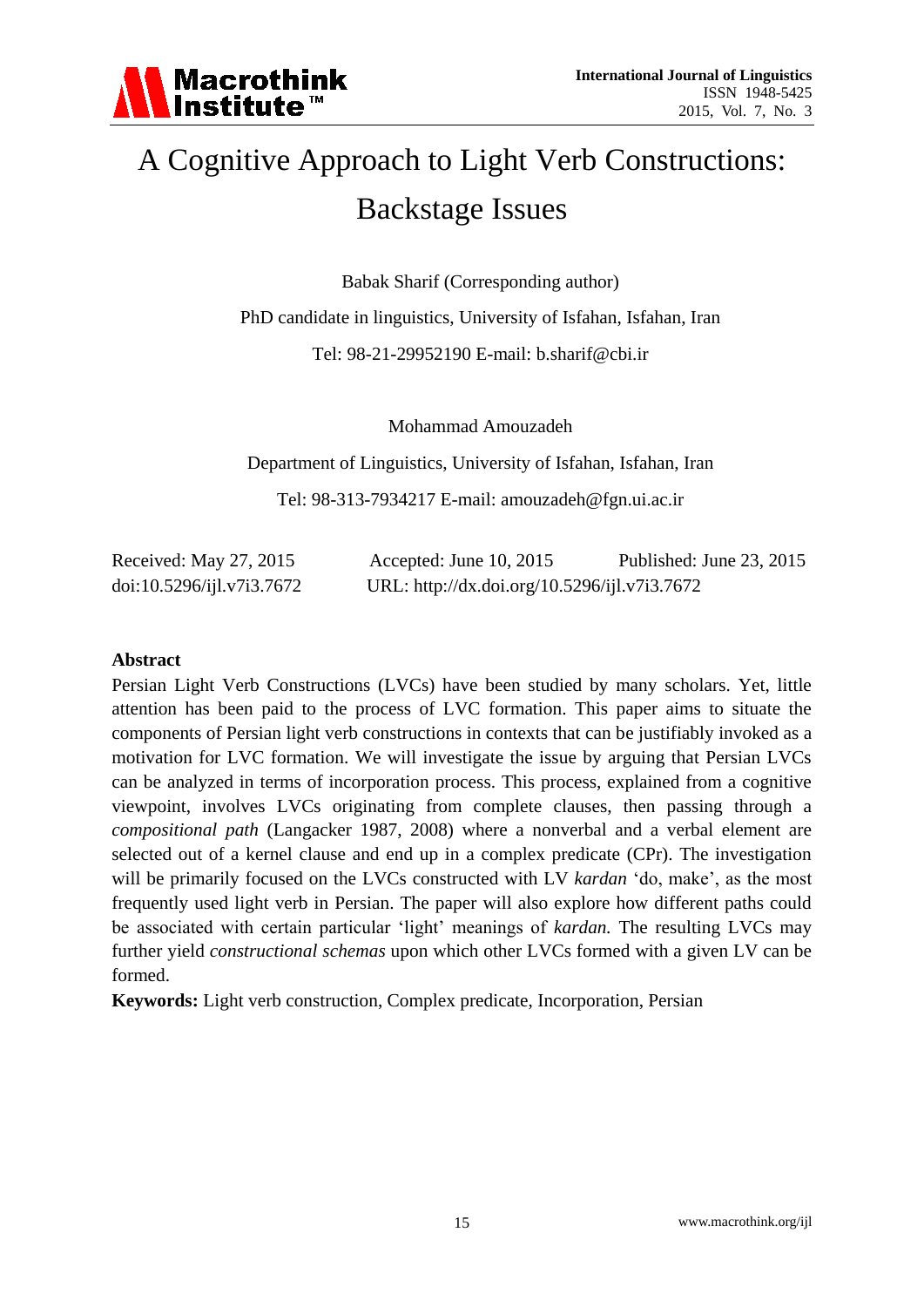

# **1. Introduction**

Light verb constructions in Persian have attracted the attention of many grammarians and linguists (e.g. Dabir-Moghaddam 1997; Karimi-Doostan 1997, 2011; and Family 2006; to mention just a few). Their studies, however, have been mainly focused on aspects like the contrast between lexical vs. syntactic status of LVCs, semantics of LVs, compositionality vs. idiomaticity of LVCs, as well as the argument structure of LVCs as relates to their components. Moreover, some of them have dealt with these aspects by concentrating on grammatical and semantic properties of the components, trying to account for the issues already mentioned in terms of properties such as aspectual, thematic and event-structural ones. In such accounts, every property of an LVC, for example its argument structure, is assumed or argued to be identical to, or inherited from, the same property of a relevant component, (either LV or preverb (PV)). By making such generalizations, they are deemed to overlook the exceptional cases in which the relevant properties of the components do not correspond to that of the whole LVC as a single predicate. To fill out this gap, this paper provides an alternative account, specifically to uncover 'the backstage of LVCs', i.e. the way in which LVCs are formed. We hope this investigation will shed some new light on certain aspects of complex predicates, such as the semantics of LVs and their selection, which otherwise may be hardly explained satisfactorily. More specifically, we propose an incorporation-based proposal for the Persian LVC formation and try to hypothesize a scenario for this process by employing the notion of *compositional path.*

This paper is organized as follows. In section 2 we discuss about the lexical status of Persian CPrs. Section 3 introduces, in the spirit of Mithun (1984), the basic thesis that Persian CPrs can be considered as incorporating constructions. In section 4, this proposal is further developed and elaborated using the notion *compositional path* (Langacker 1987, 2008). Sections 5 and 6 are dedicated to examining the most frequently used Persian LV, i.e. *kardan*, in some detail. In section 7, we suggest an account of the LVCs for which no direct compositional path could be assumed, and then classify LVCs in terms of their LVs' semantic contribution. Finally in section 8, we conclude by offering a kind of generalization for the Persian LVC formation.

# **2. LVCs as lexical items**

The majority of Persian verbal notions are constructed by complex predicate formation. Samvelian & Faghiri (in press) report that the Persian language contains about 250 simple verbs, whereas *Farhang-e Bozorg-e Sokhan* (hereafter abbreviated as FBS) [Great Sokhan Dictionary] (Anvari 2002), the most comprehensive Persian contemporary dictionary, lists about 10,000 entries for CPrs.

Complex predicates, also referred to as compound verbs or light verb constructions (LVCs), consist of a nonverbal PV and a verbal element usually named light verb. PVs include a range of categories such as a noun phrase, an adjective, an adverb, or a prepositional phrase. LVs are often selected from an inventory of less than 20 verbs which can also be used as simple full verbs. Most Persian LVCs synchronically have a more or less idiomatic meaning.<sup>1</sup> Examples of LVCs with different kinds of PV are shown in  $(1)$ :<sup>2</sup>

<sup>&</sup>lt;u>.</u>  $1$  for a detailed discussion on this issue see Karimi (1997)

<sup>&</sup>lt;sup>2</sup> Abbreviations: DEF = definite particle, DO = direct object marker, EZ = ezafe particle, IMPF = imperfective, INDEF =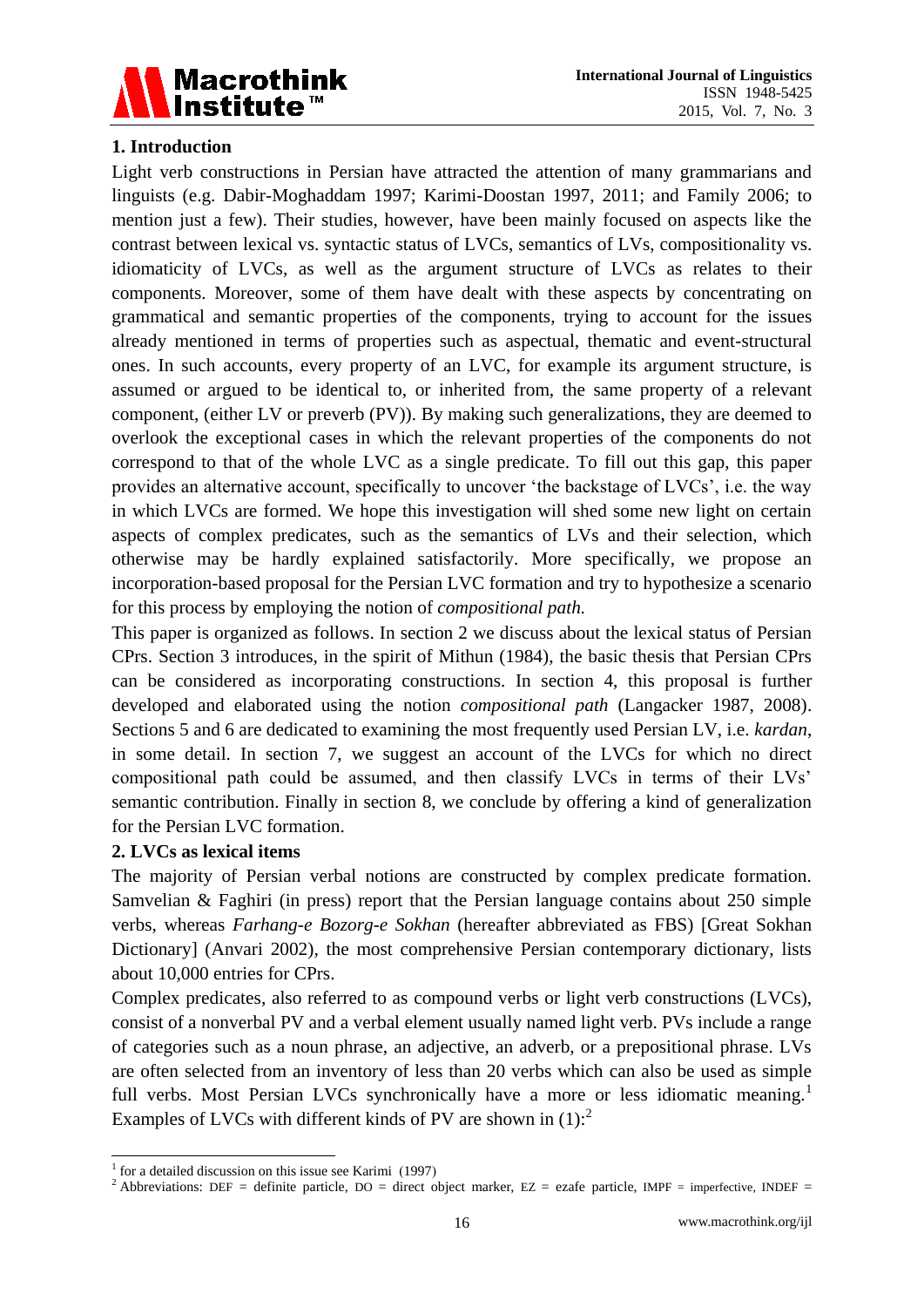

| $(1)$ [sar] <sub>N</sub> kardan (lit. head + to do)                                 | 'to spend (time)' |
|-------------------------------------------------------------------------------------|-------------------|
| [dast-e kam] <sub>NP</sub> gereftan (lit. little hand + to take) 'to underestimate' |                   |
| [der $\hat{\alpha}$ ] <sub>Adi</sub> kešidan (lit. long + to stretch)               | 'to lie down'     |
| <i>[jelo]</i> <sub>Adv</sub> zadan (lit. ahead + to hit]                            | 'to overtake'     |
| [az pâ] $_{PP}$ oft âdan (lit. from leg + to fall)                                  | 'to collapse'     |

One of interesting properties of the Persian LVCs is their dual behavior. On the one hand, they behave like words since they undergo morphological derivations such as nominalization, as can be seen in  $(2)-(3)$ :

(2) (a) *dust dâštan*

 friend have ‗to love' (b) *dust-dâr* friend-have

‗lover'

(3) (a) *gašt zadan*

patrol hit

‗to patrol'

(b) *gašt-zan-i* patrol-hit-suffix ‗patrolling'

On the other hand, the LVCs in Persian behave like syntactic objects as well. For instance, their parts can be separated by scrambling (4b), or by clitics, morphological material like the imperfective prefixes (4c), or by negation (4d).

(4) a. Ali dišab **sarmâ xord.**

Ali last night cold collided

‗Ali caught a cold last night.'

b. Ali dišab **sarmâ**-ye saxti **xord.** Ali last night cold-EZ severe collided

‗Ali caught a severe cold last night.'

- c. Ali dar in havâ **sarmâ** mi-**xorad.** Ali in this weather cold IMPF-collide-PR-3SG ‗Ali will catch a cold in such a weather.'
- d. Ali dišab **sarmâ** na-**xord.**

Ali last night cold NEG-collided

‗Ali didn't catch a cold last night.'

<u>.</u>

As a consequence of this dual nature, there has been a continuous debate among researchers concerning the Persian complex predicates as to be regarded as lexical units or not; they have been treated either entirely as syntactic phrases or morphological objects. We put forward two arguments below for the lexical status of Persian LVCs.

Firstly, from a Cognitive Grammar (CG) point of view, **lexicon** is defined as the set of **fixed** 

indefinite,  $N =$  noun, NEG = negation, PL = plural, PR = present, PRF = perfective, PROG = progressive, PST = past, sb = somebody,  $sth =$ something,  $tr =$ transitive.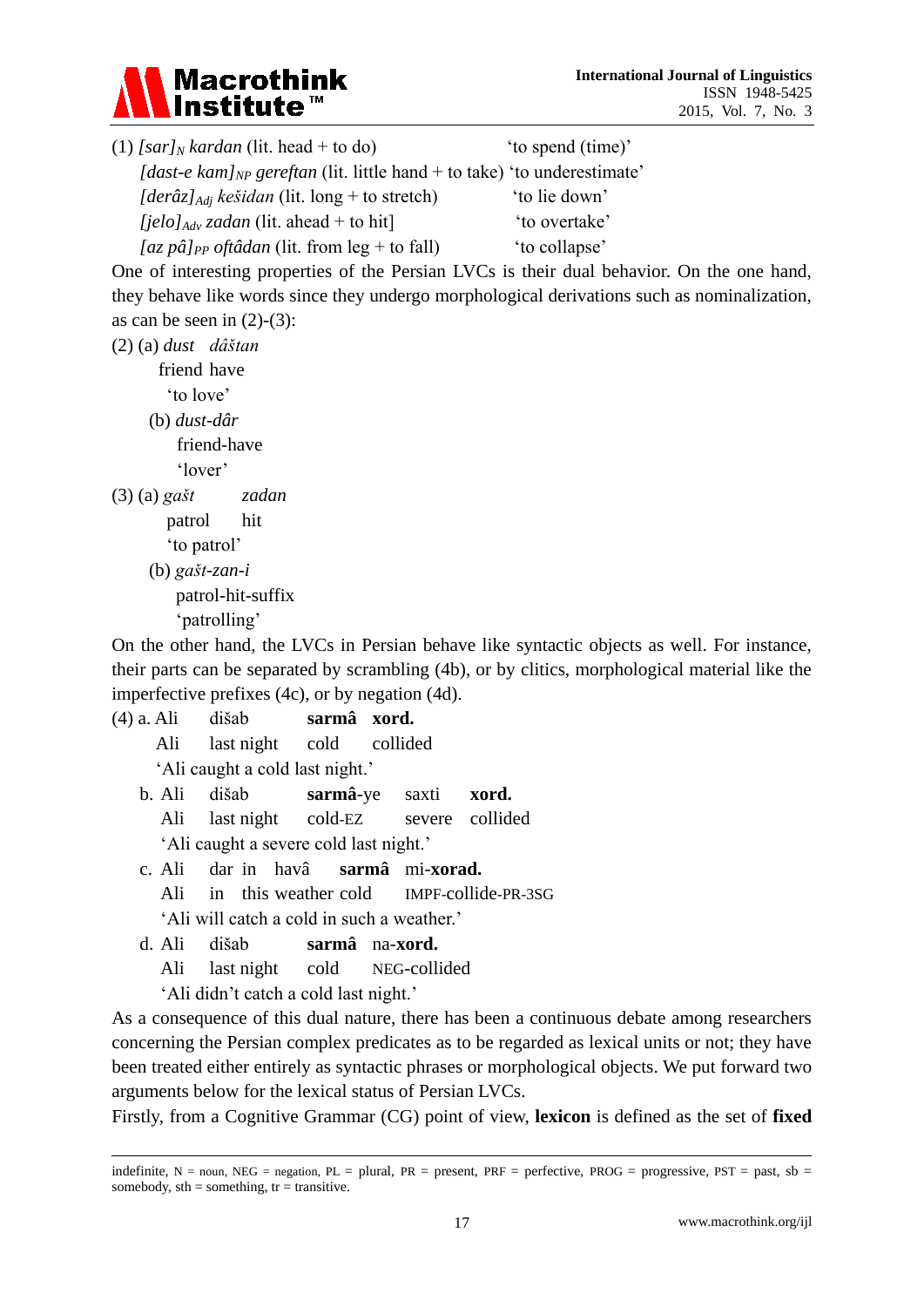# Macrothink<br>Institute™

**expressions** in a language, familiar to the speakers of its speech community. Most of them are symbolically complex (Langacker 2008:208). Granted this definition, there are lexical items larger than words (e.g. *mard-e bi-pul* "the moneyless man"). Langacker adds that ―lexical units need not coincide with syntactic constituents; in fact, the elements constituting them need not even be adjacent." To cite his example, the sequence *take it for granted that* is a lexeme, even though its elements can be noncontiguous as in (5)(b):

(5) (a) Most commentators **take it for granted** [**that** money is the primary source of political influence].

(b) **It** has been **take**n more or less **for granted** by most commentators [**that** money is the primary source of political influence].

Arguments against the lexical status of Persian LVCs are, as noted above, mainly focused on their separability (e.g. Megerdoomian 2000; Folli *et al*. 2005; Karimi 2005:12; among others). However, as far as 'fixedness' as a defining criterion for lexical items is concerned, the Persian LVCs can be treated as conventionalized expressions designating certain recognizable, unitary concepts of activity or quality. They usually function as monoclausal single predicates, so that they can be paraphrased in other languages by simple verbs. Some examples are *taslyat goftan* ‗to condole' (lit. condolence to say), *taqyir dadân* ‗to change' (lit. change to give), and *sedâ zadan* ‗to call' (lit. voice to hit). Moreover, many of them actually have simplex (near-)synonyms in Persian itself. In a sense, some of these simple/complex equivalent pairs share a verbal root, such as *gerye kardan ≈ geristan* ‗to cry' and *qalt zadan ≈ qaltidan* ‗to roll'; but some others do not, like *qarâr dâdan ≈ gozâštan* ‗to place' and *gul zadan* ≈ *fariftan* 'to deceive'.

The second, a less theory-laden, argument concerns the idiomaticity of most Persian CPrs as shown by examples in (1). Idioms are generally regarded as a common type of lexical items, as their idiomatic reading is stored as a whole by most speakers, rather than being worked out from the literal reading. Thus Jackendoff  $(2002:167)$  considers idioms "as a prime case" of lexical items larger than words. Mithun (1984:852), also states that idiomatic NV compounds "simply illustrate the lexical status of the compounding process."

The Persian LVCs are thus lexical units which are delimited on the basis of conventionality and predicability, even though their phonological components, as shown in (4), do not form a group based on a linear adjacency, i.e. a syntactic constituent or a single morphological object.

To conclude this section, two considerations are noteworthy. First, the ‗process' of CPr formation must not be confused with its 'product'. That is, a linguistic entity may be considered as a lexical item, irrespective of whether it is originated in syntax (and then lexicalized), or formed by some morphological process. Second, one of prevalent features of modern linguistic practice challenged by CG is to formulate questions in terms of mutually exclusive alternatives. Langacker (2008:13n.8) calls this the **exclusionary fallacy** which is exemplified by the commonly asked question of whether something is "in the lexicon" or "in the syntax‖. This question is considered pointless in CG, as it claims that a neat partitioning between lexicon and syntax is far from evident. Rather, they "form a gradation instead of being sharply dichotomous." (2008:20)

# **3. Complex Predicates as Incorporating Constructions**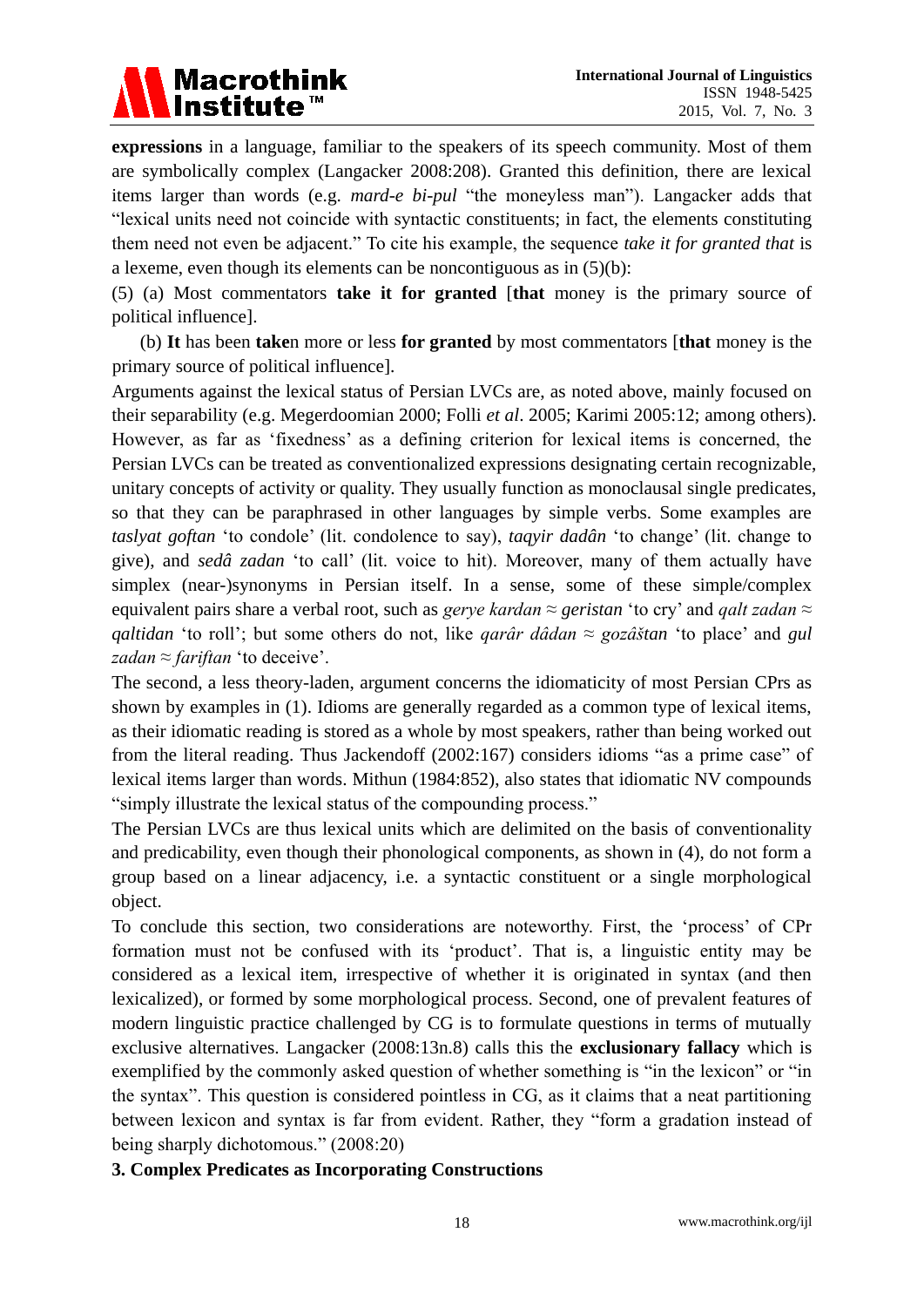

A number of scholars have divided the Persian LVCs into two subclasses in terms of their properties like (in)separability (Karimi-Doostan 2011) and (non-)compositionality (Karimi-Doostan 1997). Others have made this division on the basis of compound verb formation processes. Dabir-Moghaddam (1997), however, classifies these processes under two general categories: combination and incorporation. He further argues (1997:25) that ―despite the existence of systematic differences between compound verbs formed through combination and incorporation, there is phonological, syntactic, and semantic evidence which substantiates the categorization of the two types as compound verb". However, his single grouping of these two types is *extensive*, rather than *intensive*<sup>3</sup>, in nature; that is, he merely delineates his intended set of data, describing the similar behavior of two kinds of compound verbs. We consider these similarities only as symptomatic of an underlying common mechanism residing behind the expressions which superficially belong to two different types. Shaghaghi (2008), by accepting Dabir-Moghaddam's incorporation/combination dichotomy,

however, provides a hypothetical process for the Persian LVC formation, in which ‗combinational' complex verbs - having metaphorical or idiomatic semantics - are considered as a later stage of the evolution of 'incorporating' ones. She concludes that the Persian complex verbs constitute a continuum, whose opposite ends are occupied by prototypes of incorporating and combinational complex verbs. This is in line with Mithun (1984) who uses the term  $\hat{i}$  incorporation' to refer to any type of compounding  $\hat{i}$  in which a V and N combine to form a new V". In her view, the  $N(oun)$  "bears a specific semantic relationship to its host V— as patient, location, or instrument." She then identifies four different types of noun incorporation (NI), falling "into an implicational hierarchy, which in turn suggests a path along which NI develops historically."

This paper elaborates the issue on the basis of Mithun's (1984) classification and extends her NI to include XI, where X stands schematically for different categories which can be incorporated in V, including the variety of PV categories in the Persian LVCs. We thus posit XI as the ‗common mechanism' underlying all Persian LVC formation, either directly or indirectly, without consistently adopting her historical implication. We thereby attempt to explicate different relationships discernible between PV and LV, which seem unclear in many cases.

### **4. Compositional paths**

The four NI types classified by Mithun (1984) could all be shown to be found in Persian. We will concentrate only on the first two types, as they can be argued to explain Types III and  $VI^4$  as well.

Mithun (1984:849ff) introduces the Type I NI as 'composition by juxtaposition', in which "a V and its direct object are simply juxtaposed to form an especially tight bond. … [A]s in all compounding, the N loses its syntactic status as an argument of the sentence. … The VN bond is both semantic and syntactic." This NI type lowers the valence of the V when it derives intransitive predicates from transitive ones. Compounding of this type is prevalent in Persian and is termed ‗incorporation' by many Persian linguists (e.g. Dabir-Moghaddam 1997

 3 For the difference between *extensive* vs. *intensive* definitions see Kornai (2008:4)

<sup>4</sup> Rosen (1989) has divided NI into two types, namely Compound NI and Classifier NI, grouping Mithun's first three NI types under Compound NI.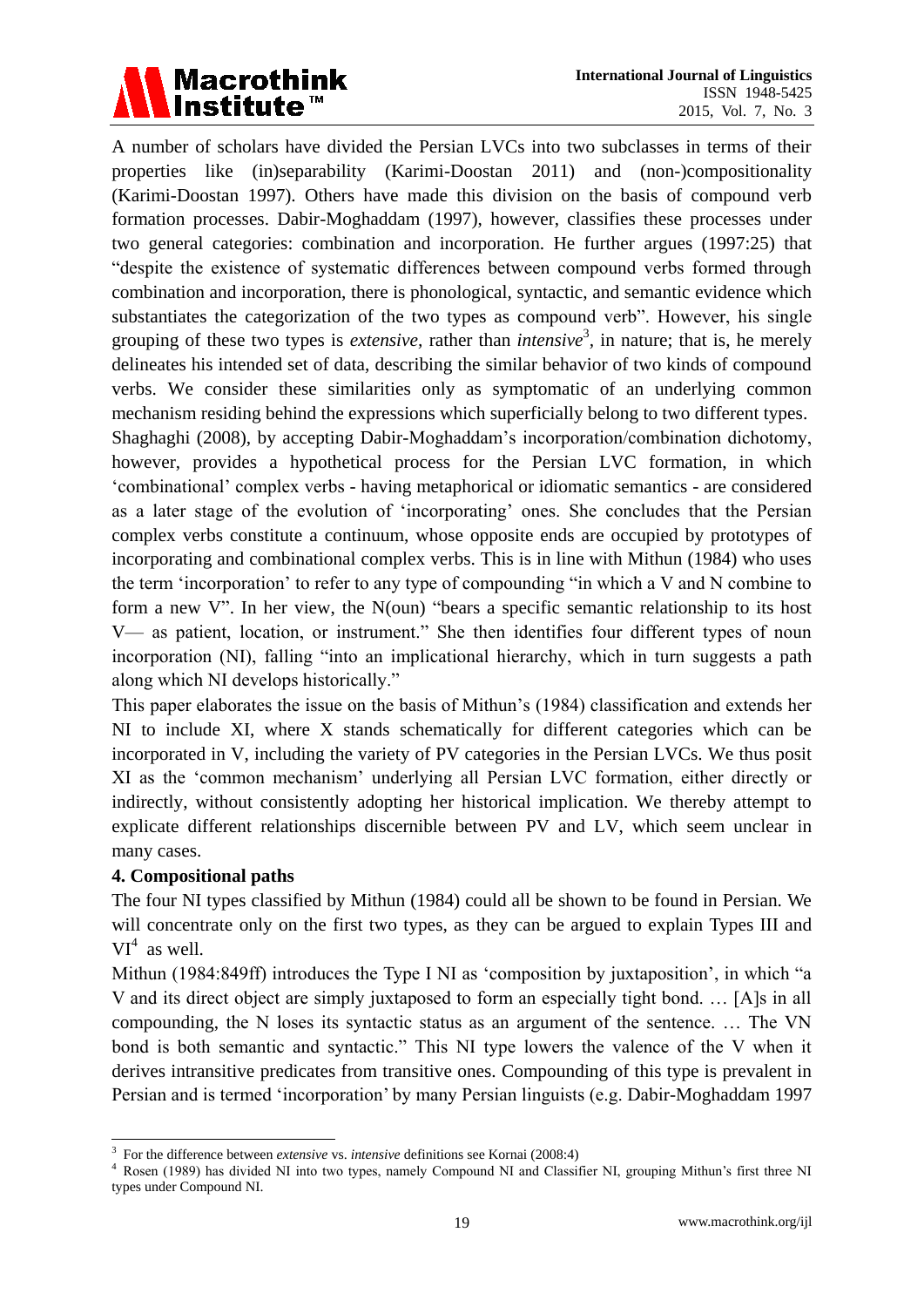

and Shaghaghi 2008). Compare the pair of sentences (6) below. In (6.a), the object (*ketâb*) is independent and has direct object marker, but in (6.b) it is bound to its V and the resulting NV unit functions as an intransitive predicate designating an activity which "is recognized sufficiently often to be considered name-worthy in its own right" (Mithun 1984:848), i.e. ‗book-reading'.

(6) a. man ketâb-hâ-râ xând-am I book-PL-DO read-PST-1SG ‗I read the books.'

b. man ketâb xând-am

I book read-PST-1SG

I read a book.'

Although the verb and noun are often written separately, the verb loses its primary stress. Dabir-Moghaddam (1997) provides three further pieces of syntactic evidence to show that these compounds function as integrated units.

In many NV compound verbs, the incorporated noun (IN) is originally the complement of a prepositional phrase (PP) functioning as an adjunct or oblique object of the V, and whose head P is deleted.

(7) Ali be **râh oftâd** > Ali **râh oftâd** Ali to wayfell > Ali way fell ‗Ali set out.'

(8) dar **xâb did**-am ke ... > xâb did-am ke ... > **xâb didan** In sleep<sub>N</sub> saw-1SG that ... > sleep<sub>N</sub> saw-1SG that ... > sleep see  $\text{``I}$  dreamt that  $\ldots$  's  $\text{``to}$  dream'

There exist also some complex predicates in Persian whose incorporated elements are adjectives which modify an absent but understood nominal object.

(9) soxan-e **râst goftan** > **râst goftan** utterance-EZ true tell > true tell

'to tell the true utterance'  $>$  'to tell the truth'

In (9) the incorporated adjective *râst* ‗true' stands for the whole NP (*soxan-e râst* ‗true utterance'). The absence of the head noun can be ascribed to its ‗givenness' with respect to the verb 'to tell' as well as to the greater *cognitive salience* of its leftover modifier.

Type II NI, according to Mithun, is a natural extension of Type I, but it goes further than it in having an effect beyond the V itself. "In this second type, the case role vacated by the IN may not disappear, as in the first type - but instead, absorb some other argument of the clause**.** NI of this kind thus functions both to background an argument within a clause, and to foreground an otherwise oblique argument by promoting it into a primary case role" (Mithun 1984:890). This process is also highly productive in Persian. Objects may be incorporated into transitive verbs to yield new transitive verbs, resulting in the advancement of affected arguments to direct object status. Compare, for instance, the object nouns in the sentences in (10) below adapted from Shaghaghi (2008). In (10.a) the simple verb  $d\hat{\alpha}d'$  gave' require three arguments to make a well-formed sentence. The valence of this verb is reduced to two after incorporating its object (*šir* 'milk'). Thus in (10.b) (Type I IN), the (incorporated) direct object is still *šir* ‗milk', the ‗baby' being its oblique object. In (10.c) (Type II IN), however,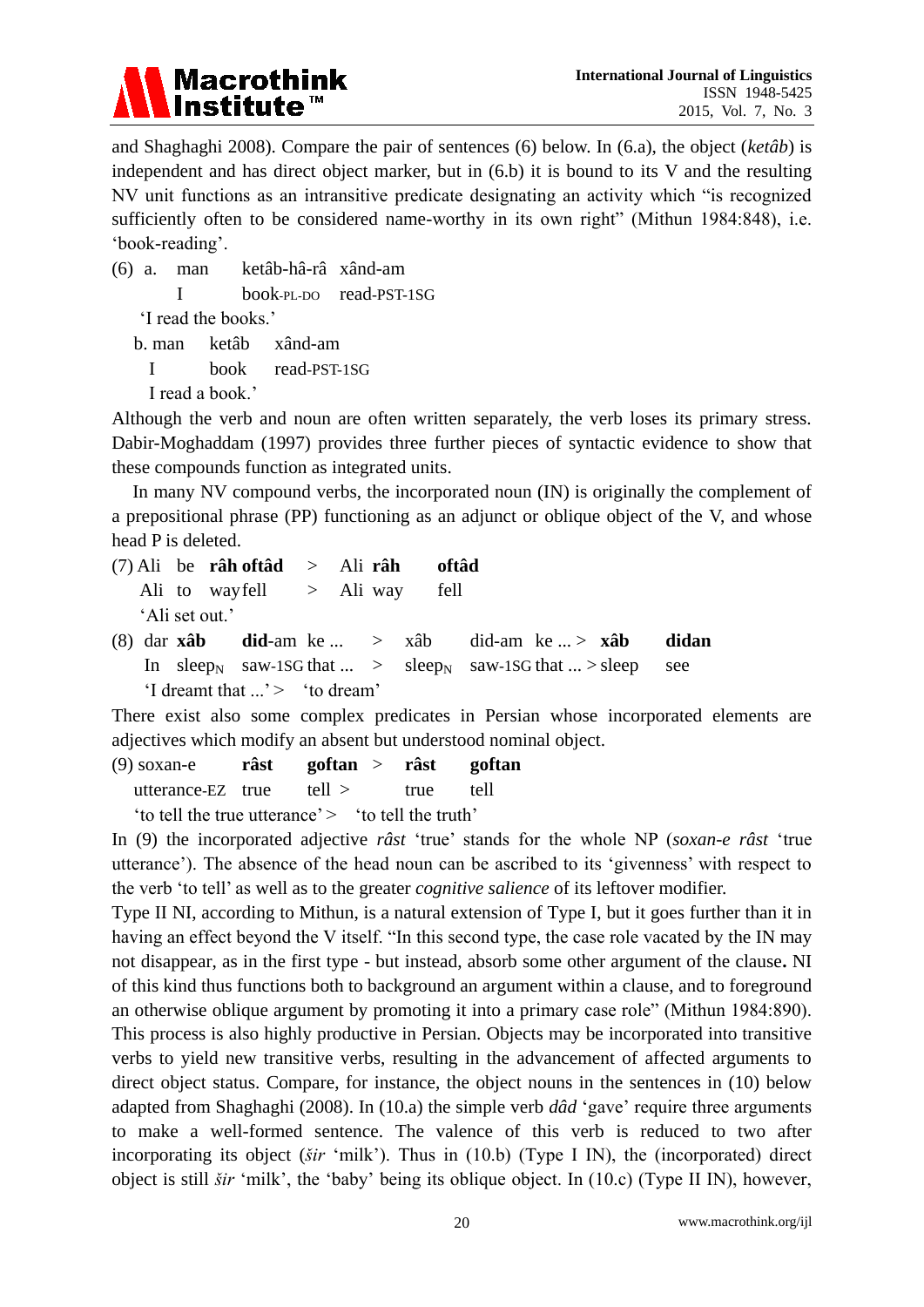

<u>.</u>

the direct object is 'the baby', which is the benefactive of the transitive complex predicate *šir* dâd 'breastfed'.

| (10) a. m âdar <b>šir</b> -r â be bačče dâd |  |  |  |      |              |  |  |  |
|---------------------------------------------|--|--|--|------|--------------|--|--|--|
| mother milk-DO to baby gave                 |  |  |  |      |              |  |  |  |
| The mother breastfed the baby'              |  |  |  |      |              |  |  |  |
| b. mâdar be bačče <b>šir</b>                |  |  |  | d âd | (Type I NI)  |  |  |  |
| mother to baby milk                         |  |  |  | gave |              |  |  |  |
| 'The mother breastfed the baby'             |  |  |  |      |              |  |  |  |
| c. mâdar bačče-râ šir                       |  |  |  | d âd | (Type II NI) |  |  |  |
| mother baby-DO milk                         |  |  |  | gave |              |  |  |  |
| 'The mother breastfed the baby'             |  |  |  |      |              |  |  |  |

We can take the examples (7)-(9) as evidence for extending NI to XI, where X indicates the instances of categories participating in the complex predicate formation, i.e. nouns and adjectives, through incorporation. More importantly, we can discern from these examples a process for specific CPrs to be formed. This process is characterized by the two sequential steps of selecting a nonverbal and a verbal element out of a whole clause and leaving the rest, leading to a CPr.

These stages cannot be always understood as straightforwardly as in the examples (7)-(10). In many cases, the head noun of an argument of the verb is occasionally omitted and its complement, considered cognitively more salient with respect to the event involved, is incorporated to the verb, as in the examples  $(11)-(13)$  below<sup>5</sup> (the understood, linguistically uncoded elements are enclosed in square brackets and the rest are boldfaced).

- (11) [pâsox-e soॽâl-hâ-y-e] **emtehân**[-râ] **dâdan** > **emtehân dâdan** [answer-EZ question-PL-EZ] **exam** [-DO] **give** > **exam give** 'to answer the exam questions  $>$  to take an exam' (12) [dood-e] **sigâr**[-râ be-darun-e dahân] **kešidan**> **sigâr kešidan**  $[\text{smoke}_N-EZ] \text{cigarett}$  =  $\text{co} \left( \text{cm} \right)$  =  $\text{th} \left( \text{cm} \right)$  =  $\text{cm} \left( \text{cm} \right)$  =  $\text{cm} \left( \text{cm} \right)$  =  $\text{cm} \left( \text{cm} \right)$  =  $\text{cm} \left( \text{cm} \right)$  =  $\text{cm} \left( \text{cm} \right)$  =  $\text{cm} \left( \text{cm} \right)$  =  $\text{cm} \left( \text{cm} \right)$  =  $\text{cm} \left( \$ 
	- ‗to inhale the smoke of a cigarette into one's mouth > to smoke cigarette'
- (13)[az] **bu**[-ye čiz-I pey be ân] **bordan** > bu bordan [from] **smellN**[-EZ thing-INDEF track to it] **take** > **smell<sup>N</sup> take** ‗to become aware of something by sensing its smell > to scent'

This supposed process can be confirmed mainly by our *encyclopedic knowledge* of the events involved. Such world knowledge enables one to envisage a situation expressed by a well-formed clause, which in turn sets the scene for the incorporation of an argument (or another dependant) to a simple verb, leading to a complex predicate. As regards (11), for

<sup>5</sup> Shaghaghi (2008) proposes similar processes to show the evolution of combinational complex verbs like *tâb âvardan* ‗to endure' (lit. to endurance-bring), *bâr âmadan* 'to be trained' (lit. to fruit-come), etc. out of incorporating constructions. The word ‗evolution' recalls, as asserted by Shaghaghi, diachronic studies, which of course could illuminate such a process in many cases. However, a careful consideration of the examples (11)-(13) suggests that in most complex verbs, such a process is not likely to be diachronically attested.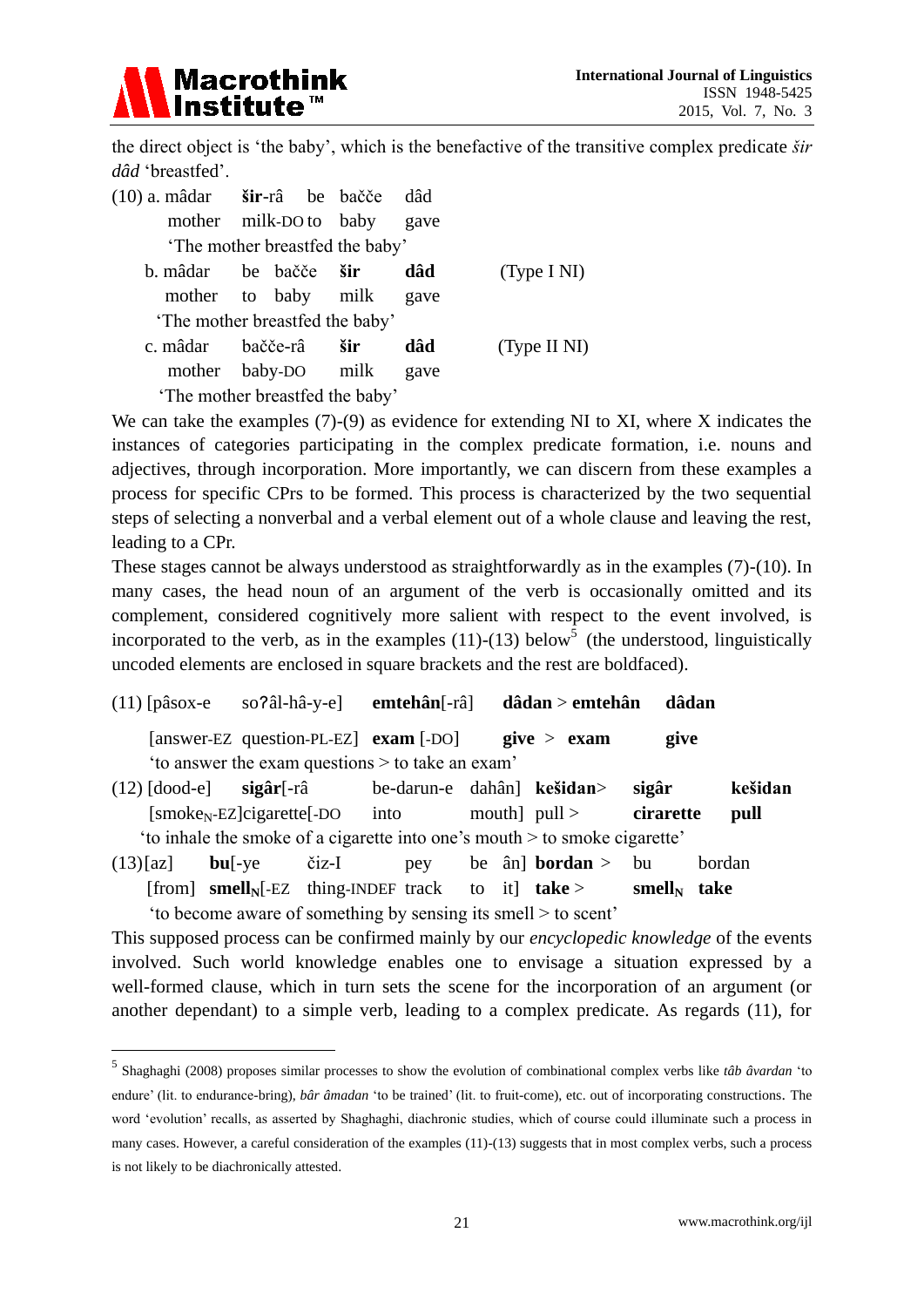

example, our encyclopedic knowledge pertaining to 'taking an exam' tells us that this activity involves answering questions, among other things. This makes clear the syntagmatic relationship between PV and LV (whose collocation otherwise seems odd in (11)-(13)) and thus justifies the sequential steps proposed for the formation of the LVC in question. It therefore seems more appropriate to describe such steps as constituting a *formation path* for a complex predicate or, to borrow Langacker's (1987, 2008) term*,* its *compositional path.* We use the latter term somewhat differently from its Langackerian sense. His *compositional path* begins at the lowest level with the ultimate components, which stand in the background relative to the composite structure, whereas we place a whole clause in the first step of a path, which incidentally includes the immediate constituents of the resulting LVC. In a given LVC, then, the component structures are to be considered as 'stepping-stones' for 'reaching' the composite form and meaning, rather than as its ‗building-blocks'. To quote Langacker  $(2008:166)$ , "[w]hile component structures serve to evoke a composite structure, and provide a way of apprehending it, the latter should not be thought of—in any strict or literal sense—as being constructed out of them. Stepping-stones are not the same as building blocks." Thus we can argue that an established LVC like *emteh ân d âdan* ('to take an exam') incorporates what Langacker calls "conventional ways of accessing a certain range of encyclopedic knowledge" (2008:49) — including 'to give answer to the exam questions' in this case.

Accepting that (i) the Persian LVCs are lexical items (see section 2 above), and (ii) "lexical items reside in conventional paths of access to domains of knowledge that are evoked both variably and probabilistically" (Langacker 2008:41), we can now say that an LVC may be arrived at via alternate compositional paths. For every complex verb, therefore, more than one possible compositional path are conceivable in principle, depending on which parts of the "range of encyclopedic knowledge" (pertaining to the process *profiled* by that complex verb)<sup>6</sup> are accessed. For example, apart from the path depicted for *emteh* and dalan 'to take an exam' (lit. to exam-give) in  $(11)$ , the following path may also be proposed, as 'to take a written exam' profiles a process which involves as well 'to give a paper to the examiner':

(14) [barge-ye] **emtehân**[-râ be momtahen] **dâdan**> **emtehân dâdan** [paper-EZ] **exam** [-DO to examiner] **give**> **exam give** ‗to write and give the exam paper to the examiner > to take an exam'

It should be emphasized that by positing a compositional path, we would by no means claim that such a path necessarily represents the actual course of development for the Persian complex predicates. Rather, it is only meant to situate the components of the Persian light verb constructions in the contexts that can be justifiably invoked as a motivation for their formation.

### **5. Analysis of** *kardan* **LVCs**

<u>.</u>

In the light of the previous discussion, in this section we examine the most commonly used light verb in Persian complex predicates, i.e. *kardan* (lit. to do). We should first identify different kinds of putative LVCs containing this verb as their verbal component. These constructions can be classified at least in three ways:

 $<sup>6</sup>$  A basic proposal of CG is that a verb profiles a process. (Langacker 2008:112)</sup>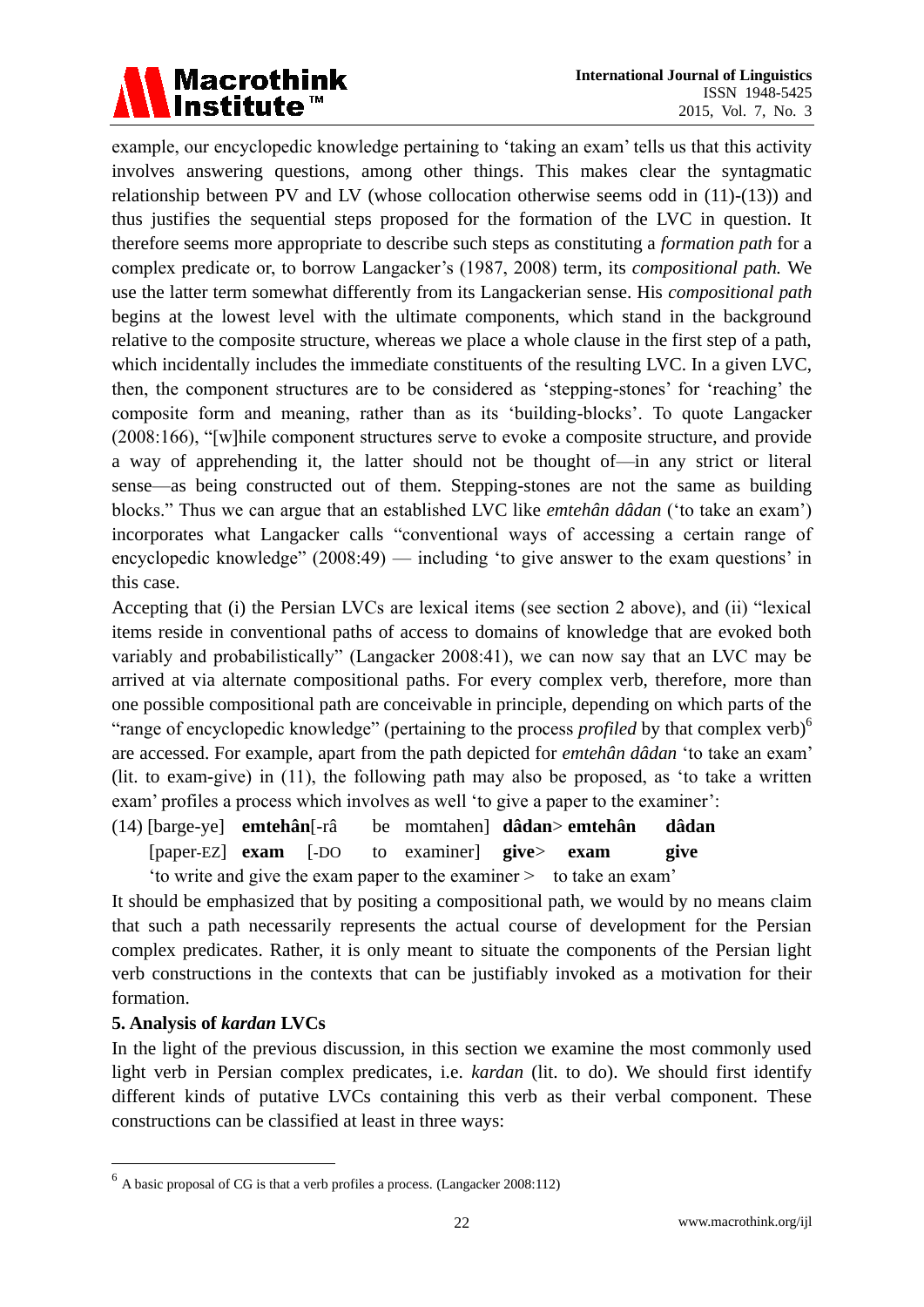# Macrothink<br>Institute™

i. Classification by PV type: Dabir-Moghaddam (1997) has classified compound verbs in terms of grammatical category of their PVs. He thus lists the kinds of combinational compound verbs as follows: *adjective + auxiliary, noun +verb, prepositional phrase + verb, adverb + verb, and past participle + passive auxiliary*. As for incorporation, he states, the incorporated element would be either direct object (which is always a noun phrase) or prepositional phrase. In such classification, *kardan* LVCs are divided into two groups, namely with a nominal PV or with an adjective PV. Since these categorial types may be included to the next two classifications below, we ignore this kind of grouping.

ii. Classification by (non)causativity of LVC: Dabir-Moghaddam (1997) has listed causative constructions, including instantiations of the schema *Adj* + *kardan*, under combinational compound verbs. Such strings have been studied more carefully by Tabataba'i (2005) who argues that almost all ‗*Adj* + (causative) *kardan*' strings are obtained by applying causitivization process on copulative constructions, i.e. ‗*predicate (Adj) + copula*' strings, and thus they must not be considered as compound verbs. Some examples are *barjaste kardan* ‗to highlight' (lit. to prominent-make), *pâre kardan* ‗to tear up' (lit. to torn-make) and *jod*  $\hat{a}$  *kardan* 'to separate' (lit. to separate<sub>Adj</sub>-make). Moreover, some instances of 'N + *kardan*' schema may also be causatives. Consider the following examples:

- (15) mâdar-am toxm-e-morq-hâ-râ nimru kard mother-1SG egg-EZ-hen-PL-DO fried-egg made ‗My mother fried the eggs.'
- (16) mi-xâh-am soxanrâni-am-râmaqâle kon-am PROG-want-PRESENT-1SG lecture-1SG-DO paper make-PRESENT-1SG ‗I want to develop a paper out of my lecture.'

The expressions *nimru kardan* (lit. to fried-egg-make) and *maqâle kardan* (lit. to paper-make) are not listed in dictionaries because *kardan* in such constructions is a causativizer auxiliary which means 'to change (sth) to'. They are therefore semantically transparent syntagms which do not need to be included as separate lexical entries. In previous studies on causative constructions, however, such strings have been grouped under complex predicates.

Since the nominal element of copulative causative constructions belongs to an open set, and due to the fully transparent semantics of these constructions, we exclude the instances of this productive pattern (like (15)-(16)) from the set of compound verbs. However, we will regard non-causative instances of the very schema, i.e.  $N + \text{kardan}$ , as compound verbs and try to examine and explain the incorporation phenomenon involved.

iii. Classification by semantics of *kardan*: Karimi-Doostan (1997:103ff) subdivides the instantiations of the schema *N/Adj + kardan* in terms of two possible senses of *kardan* ('to do' and 'to make'). He considers 'make' constructions, like *xošhâl kardan* 'to make happy', as causatives, hence disregarding *kardan* as a light verb in such constructions. Nonetheless, he *does* regard ‗do' constructions as LVCs, such as *sekte kardan* (lit: to heart-attack-do) ‗to have a heart attack', *pareš kardan* (lit: to jumping-do) ‗to jump', and *mâšin kardan* (lit: to machine-make) 'to typewrite', believing that all 'light' instances of *kardan* have this meaning. He provides further examples as follows: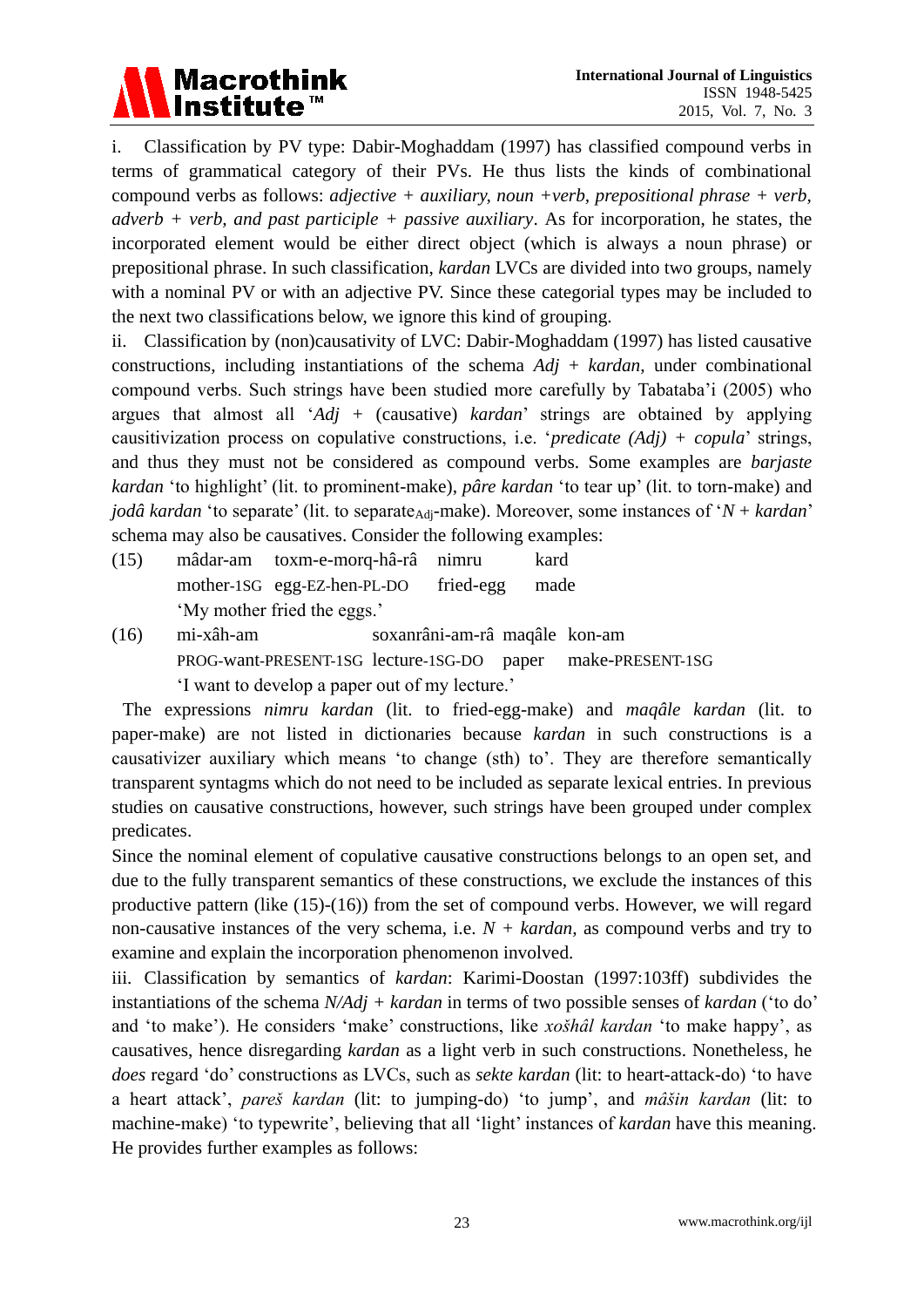

| (17) | mâdar bačče-râ ?ârâm kard                                             |               |      | (Causative)  |  |
|------|-----------------------------------------------------------------------|---------------|------|--------------|--|
|      | mother baby-DO silent made.<br>'The mother calmed down the baby.'     |               |      |              |  |
| (18) | ?âft âb                                                               |               |      | (Causative)  |  |
|      | sunshine<br>The sunshine melted the snow.'                            | snow-DO water | made |              |  |
| (19) | mâdar bâyad bačče-aš-râ râhnamâ?i konad (Active LVC)                  |               |      |              |  |
|      | mother must child-her-DO advice<br>The mother must advise her child.' |               |      | $do$ -PR-3SG |  |

We may notice that this classification is almost co-extensive with the previous one. Since in the previous subsection (ii) we excluded causative constructions from the data under study, we now embark on investigating those LVCs whose verbal component is, according to Karimi-Doostan, the light version of *kardan* in its ‗do' sense. We will do so from an incorporational point of view, trying to propose the compositional path for some of such complex predicates.

To capture the variety of senses of the verb *kardan*, we have consulted FBS. It lists 36 senses for *kardan*, among which the sense No.8 'change sth into another' is the one to which we may ascribe the causative usage of *kardan* as described above. Here is one of its examples according to FBS:

(20) âftâb yax-hâ-râ **âb kard**. sunshine ice-PL-DO water make-PST-3SG The sunshine melted the pieces of ice.'

The predicate *âb kard* 'melted' is a causative construction. Since we maintain that PVs are incorporated to *kardan* in (non-causative) LVCs containing it, the relevant PVs must proposedly be arguments or dependants of *kardan* in one of its senses other than No.8 above. So we continue by citing some of these senses and examining the possibility for ascribing the relevant LVCs to them.

**Sense 1**. (tr) to do; to practice. In LVCs whose PVs refer to some act or activity, PV can well be considered as the object of *kardan* and thus incorporated to it. There are plenty of such

LVCs, some of which are *este*ॽ*fâ kardan* ‗to resign' (lit. to resignation-do), *pareš kardan* ‗to

jump' (lit. to jumping-do), *pazirâyi kardan* ‗to entertain' (lit. to entertaining-do), *nasb kardan* 'to install' (lit. to installation-do), and *sorfe kardan* 'to cough' (lit. to cough<sub>N</sub>-do). In all these examples, the complex predicate may be transitive or not, depending either on the nature of the action designated by PV, or on PV's a-structure. Moreover, the PV of a transitive LVC is sometimes omitted, its object or complement being incorporated to the leftover LV, namely *kardan,* to form another LVC (the initial understood LVCs are included in braces).

# (21) **qalat**{[ ॽamal] **kardan**}> **qalat kardan**

mistake action do > mistake do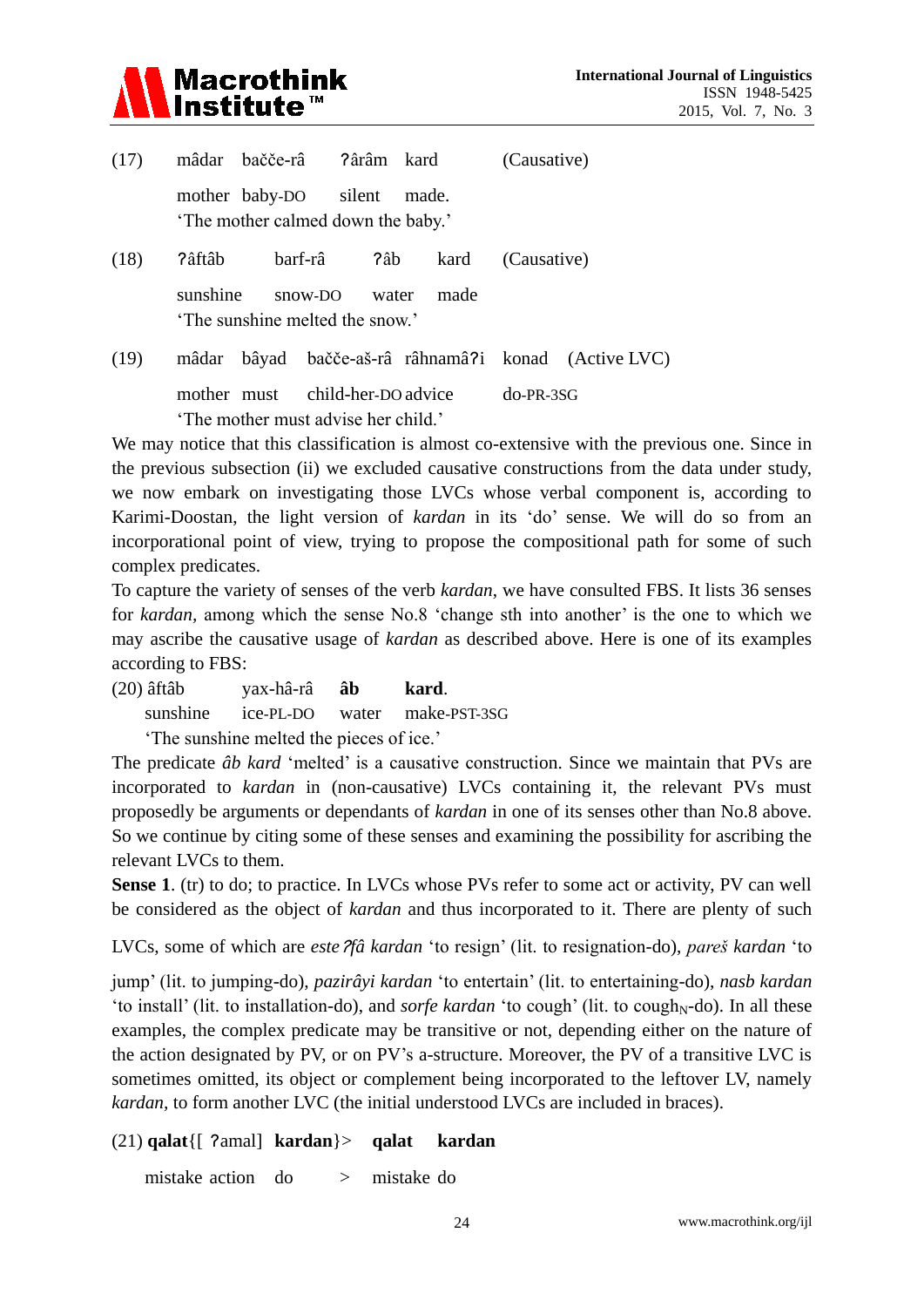

‗to act mistakenly > to make a mistake'

In many cases, PV can be thought of as a PP complement, which remains after its head preposition has been omitted:

| $(22)$ [bâ] lotf {[                                    |                                                 | raft â ] | $kardan$ > lotf |  |  |                    | kardan |        |
|--------------------------------------------------------|-------------------------------------------------|----------|-----------------|--|--|--------------------|--------|--------|
|                                                        | [with] kindness behavior                        |          | do              |  |  | $>$ kindness       | do     |        |
| 'to behave kindly > to oblige'                         |                                                 |          |                 |  |  |                    |        |        |
|                                                        | $(23)$ [b $\hat{a}$ howsele {[ raft $\hat{a}$ ] |          |                 |  |  | $kardan$ > howsele |        | kardan |
|                                                        | [with] patience behavior                        |          | $\text{do}$ >   |  |  | patience           |        | do     |
| 'To behave patiently > to muster patience (to do sth)' |                                                 |          |                 |  |  |                    |        |        |

Some PVs metonymically evoke the relevant action, such as:

(24) *hammâm kardan* (lit. to bathroom-do) ‗to bathe' (bathroom stands for ‗to bathe')

(25) *davâ kardan* (lit. to drug-do) ‗to cure' (drug stands for ‗to cure')

There is another group of LVCs whose PV refer to a device or an instrument, like *jâru kardan* ‗to sweep' (lit. to broom-do), *otu kardan* ‗to iron' (lit. to iron-do), *kelid kardan* ‗to lock' (lit. to key-do), *šâne kardan* 'to comb' (lit. to comb<sub>N</sub>-do), and *rande kardan* 'to plane' (lit. to plane<sub>N</sub>-do). Accepting Dabir-Moghaddam's (1997) remark that *kardan* "implies a general act" in compound verbs, we should say that these LVCs denote ‗to do an action which is the main function of PV's referent. So we can depict for them such compositional paths as:

- (26) [be vasile-ye] **jâru** [kâr-e ân-râ] **kardan** > **jâru kardan** [to instrument-EZ] broom [job-EZ it-DO] do > broom do '[by means of a broom] to do its function  $>$  to sweep'
- (27)[be vasile-ye] **rande** [kâr-e ân-râ] **kardan** > **rande kardan** [to instrument-EZ] plane [job-EZ it-DO] do > plane do

[by means of a plane] to do its function  $>$  to plane

Also in these LVCs, some PVs are interpreted metonymically. For instance, in *qofl kardan* ‗to lock', *qofl* 'lock' metonymically (based on a relation of contiguity) stands for *kelid* 'key', hence the synonymy of *qofl kardan* and *kelid kardan*.

**Sense 2 (FBS No.4).** (tr.) to put in; to throw; to push in; to take (into):

(28) malek ॽu-râ dar čâh kard

King he-DO in well do

‗The king threw him into a well.'

In some LVCs where *kardan* has this sense, the PV refers to the place into which the object got entered, such as:

(29) [dar] **xâk kardan** > **xâk kardan** [in] earth throw > earth throw  $'to put into the ground \t\t > \tto bury'$ (30) [dar] **guš kardan** > **guš kardan**  $\begin{array}{rcl} \text{[in]} & \text{ear put} & > \text{ear put} \end{array}$ 'to put in ones ear  $>$  to listen'

Again in these examples, PV is the nominal complement of a PP, which is incorporated to the verb after its head preposition has been omitted. Alternatively, sometimes PV is the object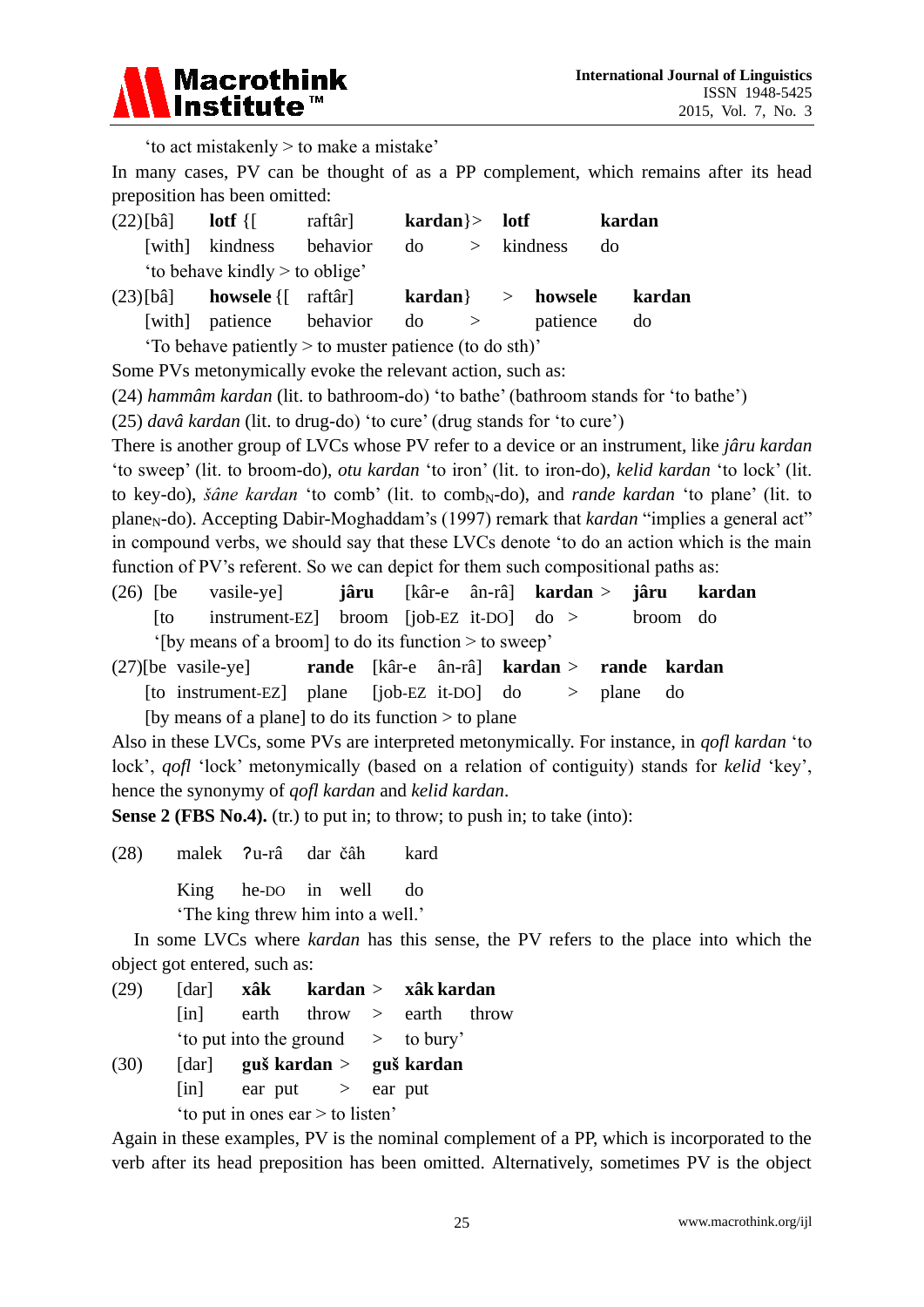

and the prepositional phrase (verb complement) is omitted:

(31) **nax** [be suzan] **kardan** > [suzan-râ] nax kardan thread  $[$ to needle<sub>N</sub> $]$ put >  $[$ needle-DO $]$  needle put through  $'to$  put a thread through a needle'  $>$  to needle

**Sense 3 (FBS No.5).** To retell; to say; to repeat:

(32) raॽis-e hey dâdâš dâdâš mi-kard

boss-DEF repeatedly brother brother PROG-say-PST-3SG

The boss kept saying: "o brother! o brother!"

As a supplement to the FBS No.5 sense definition of *kardan*, we should add 'to make a sound or voice' to the senses cited. Some examples of LVCs with this sense of *kardan* (as their LV) are *âh kardan* ‗to sigh' (lit. to ah-say), *faryâd kardan* ‗to cry' (lit. to cry-say), *qorreš kardan* ‗to roar' (lit. to roaring- say), and *jik jik kardan* ‗to chirp' (lit. to chirp- say). Some of such LVCs stand metonymically for an action which is associated with a sound denoted by (a typically onomatopoeic) PV, like *fut kardan* ‗to blow' and *qerqere kardan* ‗to gargle'.

Now consider the following three senses:

**Sense 4 (FBS No.18)**. To construct a building; to build:

(33) avval xâneqâh be Šâm **kard-and** first monastery at Levant build-PST-3PL ‗They built the first monastery at Levant.'

**Sense 5 (FBS No.20)**. To make; to produce:

(34) Tâlut mard-I dabbâq bud; adim **kardi** Saul man-INDEF tanner was; leather make-PST-PROG-3SG ‗Saul was a tanner; he made leather.'

**Sense 6 (FBS No.21).** To create:

(35) naxl-e tanâvar **konad** ze dâne-ye xormâ palm-EZ big create-PR-3SG from stone-EZ date ‗He creates a big palm out of a date stone.'

The senses 4-6 can be regarded as varieties of, or encapsulated in, a single sense, namely 'to make'. Some of the intransitive LVCs are formed by incorporation of an object (the thing which is made) to *kardan* in this sense, like *toxm kardan* 'to lay eggs' (lit. to egg-make), *lâne kardan* 'to nest' (lit. to nest-make), and *ban â kardan* 'to construct' (lit. to building-make).

We may note in passing that the presence of *kardan* in 'to make' sense in a construction doesn't necessarily render it causative. (In)transitivity of the resulted LVC as well as literal/figurative meaning of its components are also relevant in this regard.

The variety of the heavy senses of *kardan* as corresponding to its light uses confirms Brugman's (2001) claim that polysemy in "light verbs are systematically related to their heavy counterparts".

### **6. 'Light' verbs: light or heavy?**

Ironically, we have observed nothing 'light' about verbal components of LVCs thus far. After all, light verbs by definition are of less semantic 'weight' than their full or 'heavy' counterparts. However all the senses of the 'light' verbs considered in the two previous sections, especially in the LVCs containing *kardan*, are their 'heavy' senses, simply because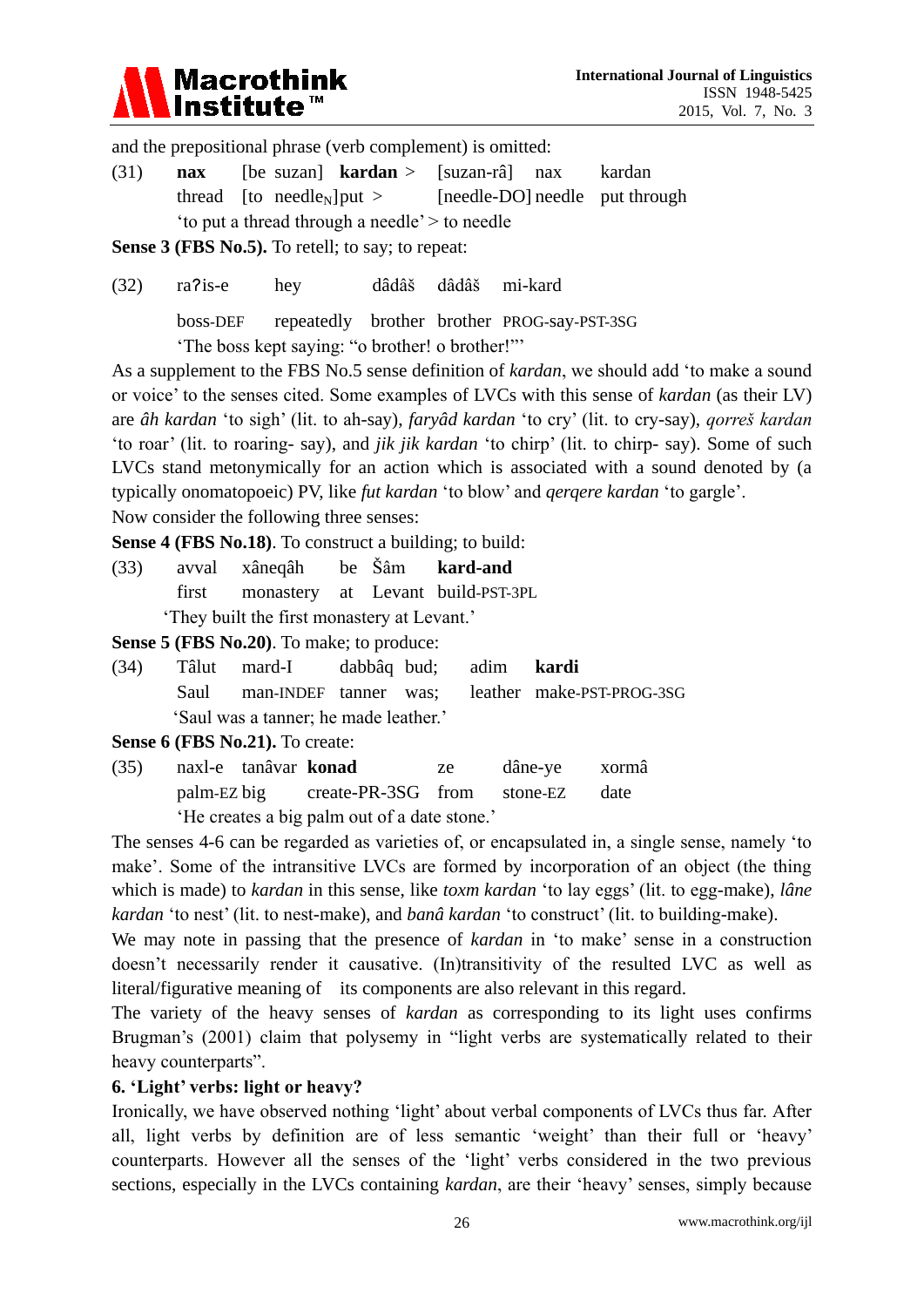

the verbal components were shown to be remnants of fully-fledged clauses where *kardan* was functioning as a full verb. But this is not the entire story.

We said, while explaining the incorporational nature of LVCs containing *kardan,* that whenever a PV is not itself an argument of *kardan*, we may assume a compositional path for representing the way the LVC in question is formed. There are still a plenty of LVCs which are very difficult, if not impossible, to be treated as such. Some examples are *lagad kardan* 'to step on' (lit. to kick<sub>N</sub>-do), 'to wait' (lit. to waiting-do), *jav âb kardan* 'to reject' (lit. to answer<sub>N</sub>-do), *rang kardan* 'to paint' (lit. to paint<sub>N</sub>-do), *yax kardan* 'to get cold' (lit. to ice-do), *hâl kardan* 'to enjoy oneself' (lit. to mood-do), *mohr kardan* 'to stamp' (lit. to stamp<sub>N</sub>-do), *duri kardan* ‗to stay away' (lit. to remoteness-do), and *xu kardan* ‗to get used to' (lit. to habit<sub>N</sub>-do). In some of such LVCs, even if we could assume a putative path, the semantic content of the omitted element(s) overweigh the residuals and our path would therefore be accusable of being unnaturally adhoc. Consider this path:

(36)kasi-râ [bâ] **javâb**[-e manfi rad] **kardan**>kasi-râ javâb kardan sb-DO [from] answer[-EZ negative reject] do> sb-DO answer do ‗To disappoint sb with one's negative answer > to reject'

We notice here that the meaning of the residual element *jav ab* 'answer' is virtually neutral with regard to the 'core' of the LVC's *semantic pole*, namely [DISAPPOINT]. In some other cases, depicting a compositional path requires recursion, making our path unnecessarily lengthy and a bit far-fetched. For instance, if we consider *metr kardan* 'to measure' (lit. to metre-do) as resulting from a compositional path like (37), then we have to assume also another compositional path for *hesâb kardan*.

(37)[tul-e čizi-râ be] **metr** {[hesâb] **kardan**}> **metr kardan** [length-EZ sth-DO to] metre {[calculation] do} > metre do ‗to measure the length of sth in metres > to measure'

That being so, it seems that we can regard *kardan* as a light verb proper, or a verbalizing functional element for producing verbs out of nonverbal elements. This is in keeping with Vahedi-Langrudi's (2000) account who considers the role of *kardan* in LVC formation as exactly the same as that of suffix *–idan* (which he calls *zero abstract light verb*) in forming Persian denominal verbs like *jangidan* ‗to fight', *raqsidan* ‗to dance' and *fahmidan* ‗to understand' with nonverbal bases *jang* 'fight<sub>N</sub>', *raqs* 'dance<sub>N</sub>' and *fahm* 'understanding<sub>N</sub>', respectively.

We accept this account for three reasons. First, many LVCs containing *kardan* make little, if any, sense of action on the part of their subjects. Examples such as *vaf ât kardan* 'to pass away' (lit. to death-do), *eftex âr kardan* 'to be proud of' (to honour<sub>N</sub>-do), and *araq kardan* 'to sweat' (lit. to sweat<sub>N</sub>-do) can provide evidence for *kardan* to be a grammatical element in constructions of these sort, for no clear contribution to their semantic pole could be attributed to *kardan*.

The second evidence is provided by LVCs whose PV are loanwords which are originally

Arabic infinitives, like *mo*  $\hat{\theta}$  *anele kardan* 'to deal' (lit. to deal<sub>N</sub>-do), *sa*  $\hat{\gamma}$  *kardan* 'to attempt'

(lit. to attempt<sub>N</sub>-do), *tarjome kardan* 'to translate' (lit. to translation-do), *este*  $2m\hat{a}r$  *kardan* 'to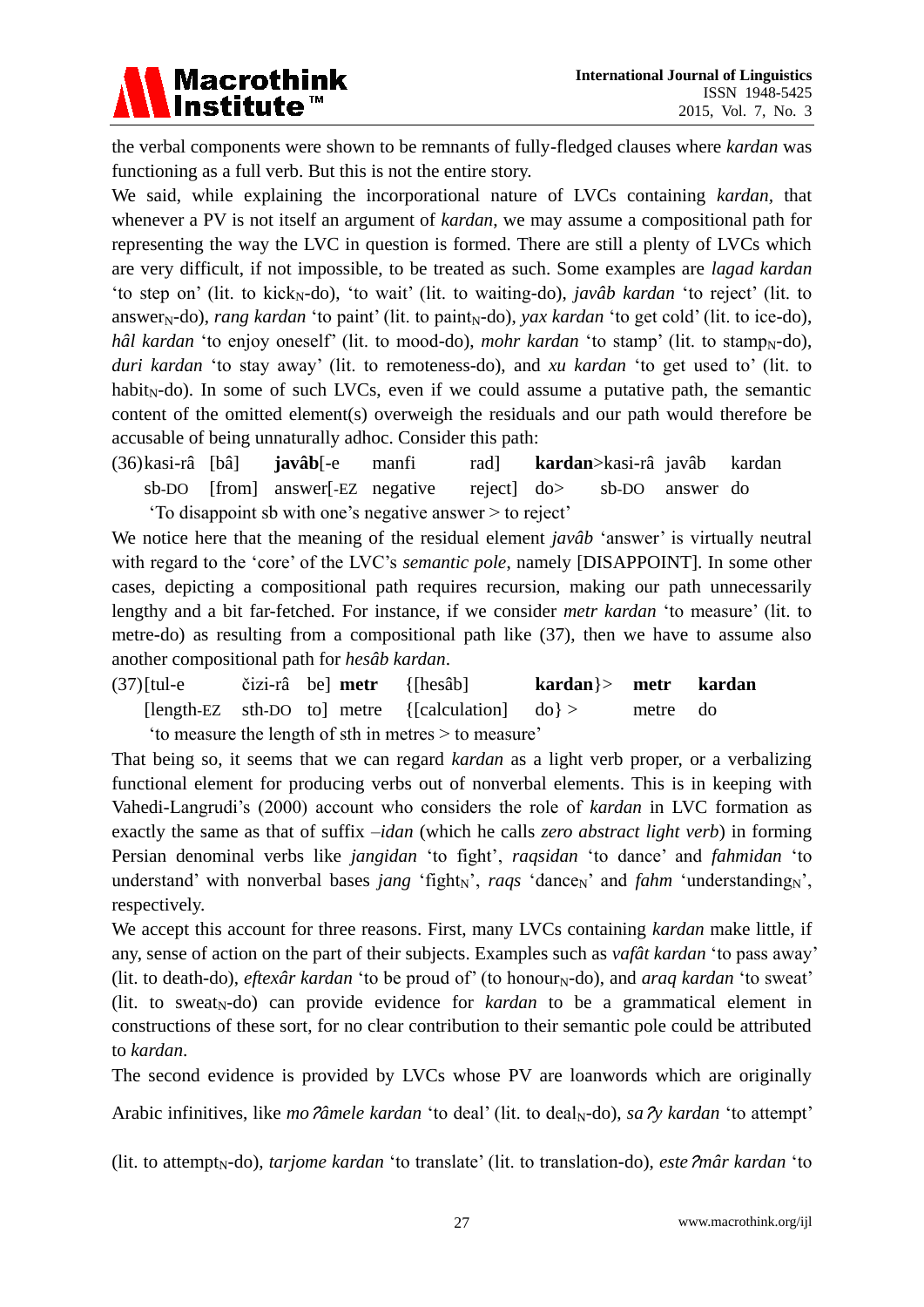

colonialize' (lit. to colonialism-do), *tahrik kardan* ‗to stimulate' (lit. to stimulation-do), *tašakkor kardan* 'to thank' (lit. to thank<sub>N</sub>-do), *eqteb*  $\hat{\alpha}$  *kardan* 'to adapt' (lit. to adaptation-do), *enqelâb kardan* ‗to revolt' (lit. to revolution-do), *eqfâl kardan* ‗to deceive' (lit. to deception-do), and *hes âb kardan* 'to calculate' (lit. to calculation-do). These infinitives are categorized as nouns both in Arabic and in Persian and need to be able to inflect in order to convert into verbs. Persian allows this through attaching such nouns either to a *schematic* light verb, namely the verbalizing suffix *–idan*, or to a *specific* one, which is most frequently *kardan*. According to Tabataba'i (2004) the second component of both denominal verbs and LVCs is "a grammatical element which allows the first [nonverbal] component to function as a verb". The former possibility which results in formation of denominal verbs is not so much productive in Persian and thus "during the past thousand years, not only every new verbal notion has been formed periphrastically, but also regular simple verbs have been day by day replaced by periphrastic forms" (Sadeghi 1993).

In CG terms, we can say then that the function of *kardan* in these constructions is to convert a *non-processual relation* (infinitive) into a *processual* one (verb) (see Langacker 2008:99 for the distinction between the two).

Third, perhaps most importantly, *grammatical markers* (alternate terms for which include "grammatical morpheme", "function word", "empty word", "formative", and "closed-class element") are characterized in CG as being specific at the *phonological pole* and tending at the same time to be quite schematic at the *semantic pole,* their meaning being tenuous, abstract, and hard to elucidate (Langacker 2008:22-3). Having this definition in mind, we observe that [KARDAN] (which stands for the semantic pole of *kardan*) denotes by itself none of the senses explicated in section 5, nor the processes profiled in relevant LVCs (e.g. in

<sup>ॽ</sup>*omr kardan* ‗to live' (lit. to life-do) and *tafâvot kardan* ‗to differ' (lit. to difference-do)); it

evokes those processes only schematically. The schematic unit *PV + kardan* can thus be validly posited as a *constructional schema* that provides the basis for composition of LVCs (with PVs of different sorts). But through what process is established this constructional schema?

Assume –as Langacker (2008:222ff) has explicated – that [A] is a conventional unit of a language L, and (B) is the facet of the usage event U it categorizes. These can be of any size or any kind (e.g. sounds, lexical items, grammatical constructions). Their relationship can be one of *elaboration*  $(\rightarrow)$  or *extension*  $(\rightarrow)$ . Formulaically, using square brackets and parentheses for units and nonunits, the categorizing relationship can thus be given as either  $([A] \rightarrow (B))$  or  $([A] \rightarrow (B))$ . Such categorization is depicted in figure 1 below (excerpted from Langacker 2008:226). Langacker (2008:225) goes on as follows:



Figure 1.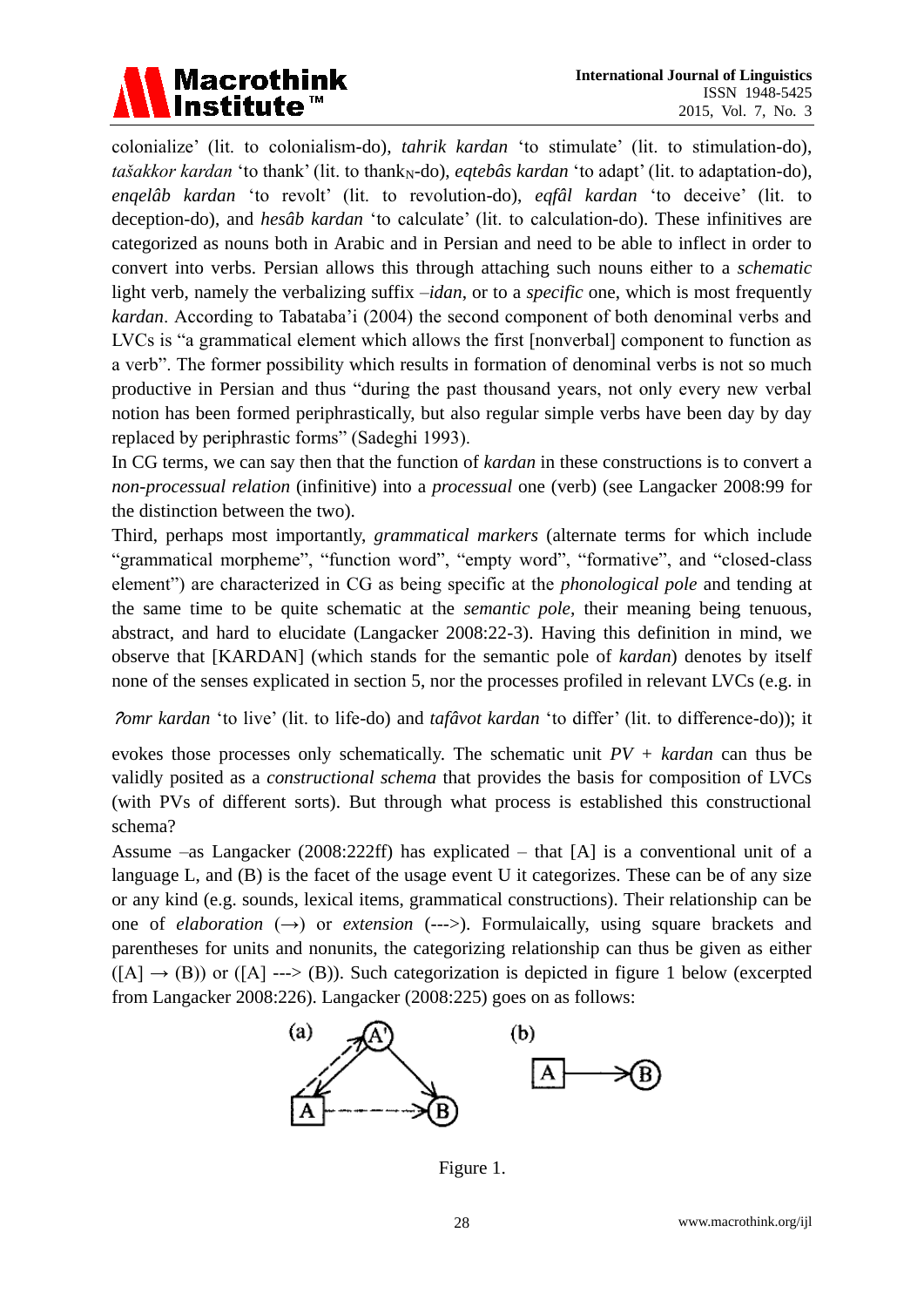As a general matter, extension relies on the implicit apprehension of something common to the source and target. Suppose we think of categorization in terms of the categorizing structure being "recognized" in the target. Its recognition is unproblematic when it is wholly immanent in the target, in which case their relationship is elaborative:  $([A] \rightarrow (B))$ . When the target conflicts in some respect with the categorizing structure, recognition engenders a certain amount of "strain". It can only come by suspending or at least overriding features of [A], to obtain an abstracted structure, (A'), observable in the target:  $((A') \rightarrow (B))$ . As shown in figure  $[1]$  (a), (A') is thus an extension from [A] (arising as a stripped-down version of it), as well as being schematic vis- $\lambda$ -vis both [A] and (B). We can therefore posit an intimate relationship between extension and schematization: extension from [A] to (B) facilitates the emergence of a more schematic structure,  $(A')$ , with respect to which both [A] and (B) are elaborations.

**Macrothink** 

In the case of *kardan*, the original, extended, and schematic senses (‗to do', ‗to make, to change, etc.', and ‗-*idan'*, respectively) are all well-established and capable of being evoked as its meaning, depending on the context. They are thus related as shown in figure 2, where the heavy-line box indicates that the original meaning  $[KARDAN<sub>1</sub>]$  (i.e. 'to do') is prototypical and most easily elicited in LVCs like  $\hat{a}z\hat{m}\hat{a}v\hat{e}\hat{s}$  *kardan* 'to test' (lit. to test<sub>N</sub>-do), *varzeš kardan* 'to exercise' (lit. to sport<sub>N</sub>-do), *esteqbâl kardan* 'to welcome' (lit. to welcome<sub>N</sub>-do), and *tamrin kardan* 'to practice' (lit. to practice<sub>N</sub>-do). The right-hand box [KARDAN<sub>i</sub>] (where  $i = 2, 3,...$ ) indicates other senses of this verb as an LV, which are extended from [KARDAN1] (given the polysemy of *kardan*) and exemplified in section 5 by such LVCs as  $x \hat{\alpha} k$  *kardan* 'to bury' (lit. to earth-do) and *lane kardan* 'to nest' (lit. to nest<sub>N</sub>-do). Finally, the upper box indicates the most schematic or the 'lightest' version of the LV *kardan*. It functions almost equivalently to the suffix *–idan* which is a verbalizing element producing verbs out of nonverbal elements. This version of *kardan*, lacking much semantic content, is schematic with respect to the two other versions, and at the same time is extended from  $[KARDAN<sub>1</sub>]$  by virtue of becoming devoid of its content in the process of extension from [KARDAN<sub>1</sub>] to [KARDAN<sub>i</sub>].



Figure 2.

This mini-network is part of a somewhat larger network representing the conventional semantic value of *kardan*, including both its heavy and light uses. In learning to properly use the verb *kardan* and its corresponding constructional schema, i.e. *PV + kardan*, a speaker masters the entire network (not just the schema or the prototype).

### **7. Beyond** *kardan*

Sometimes the constructional schema emerging from an existent LVC provides a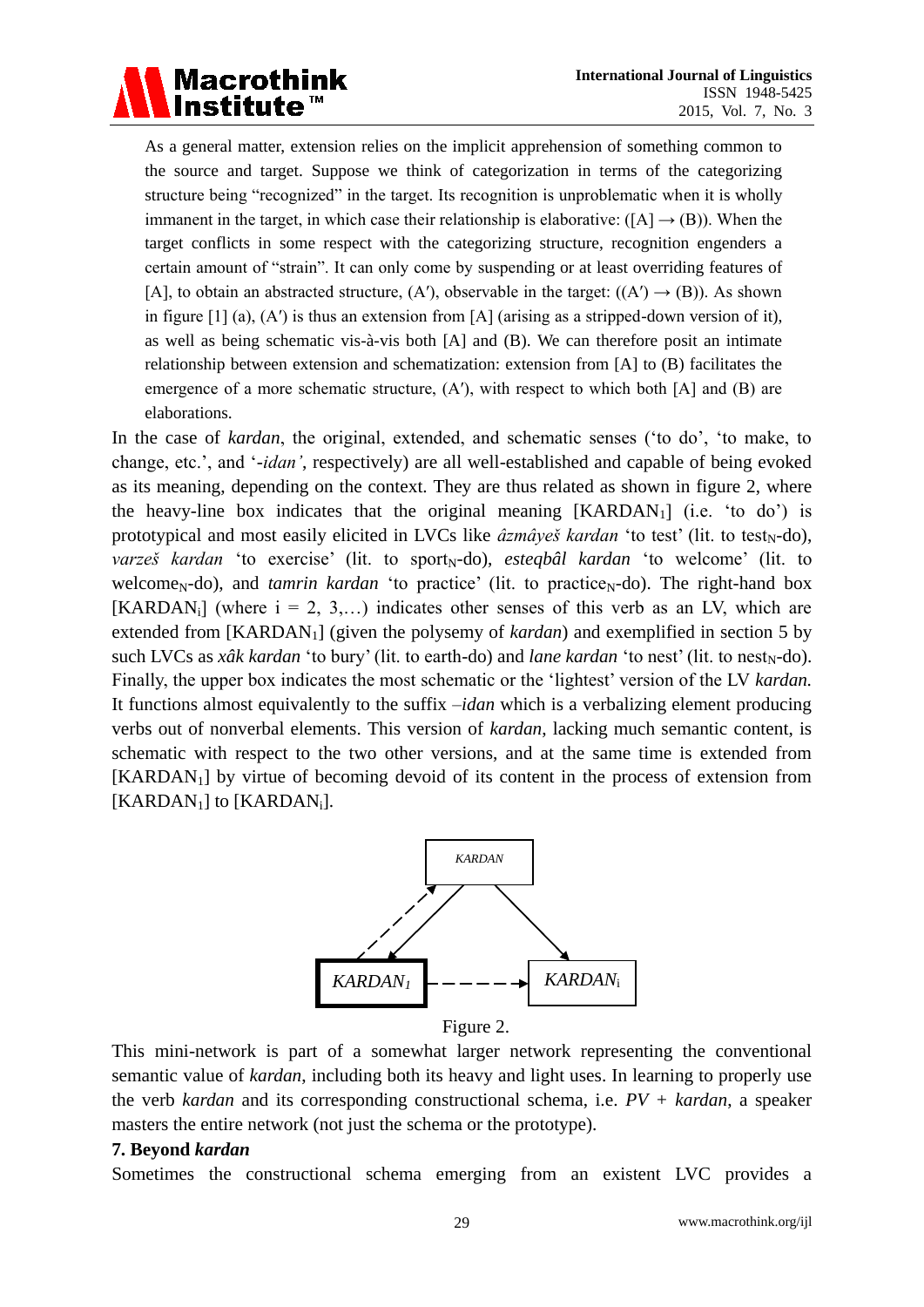

well-trodden path for combining its LV and a new element with which no relationship or collocation is otherwise conceivable. For example, in *telefon zadan* ‗to telephone', the PV *telefon* ‗telephone' could by no means be regarded as an argument or adjunct of the LV *zadan* ‗to hit'. There has already existed, however, *telegrâf zadan* ‗to telegraph' (lit. to telegraph<sub>N</sub>-hit) whose LV (*zadan*) has a more clear semantic relationship with 'telegraph' (after all, in earlier telegraphy systems, the message used to be sent actually by pressing Morse keys, construed in Persian as 'hitting the keys'). Accordingly, this LVC has handed down the schematic assembly  $X + zada$  for designating communication via systems emerged after telegraphs, like telex, telephone, [two-way] radio, facsimile, e-mail, and SMS, thus *sanctioning* the formation of the novel LVCs *teleks zadan* 'to telex' (lit. to telex<sub>N</sub>-hit), *telefon zadan* ‗to telephone' (lit. to telephone-hit), *bisim zadan* ‗to make a radio call' (lit. to radio-hit), *faks zadan* 'to fax' (lit. to fax<sub>N</sub>-hit), *imeyl zadan* 'to e-mail' (lit. to email<sub>N</sub>-hit), and esemes zadan 'to send an SMS' (lit. to SMS-hit) respectively.<sup>7</sup>

Considering this kind of LVCs and the more conventional, directly formed ones previously explained, now we are in a position to say that the semantic contribution of LVs falls into one of the two following possibilities depending on how the LVC in question is formed:

i. **Compositional path is directly conceivable**. When this is the case, the semantics of LV is equivalent to, or derived from, a main or extended sense of its non-light counterpart, as in *emtehân dâdan* 'to take an exam' (lit. to exam-give), *xâb raftan* 'to fall asleep' (lit. to sleep<sub>N</sub>-go), and *l* âne kardan 'to nest' (lit. to nest<sub>N</sub>-do).

ii. **Compositional path is indirectly accessible through a constructional schema**. In this case, the LV's semantic contribution can be thought of as dissolved in the *constructional meaning* of the relevant schema, as in *imeyl zadan* 'to email' (lit. to email<sub>N</sub>-hit) whose LV has nothing to do with ‗hit', but imports a sense of ‗communication' immanent in the constructional schema *X + zadan* which is in turn inherited from *telegrâf zadan* ‗to telegraph' (lit. to telegraph<sub>N</sub>-hit).

# **8. Conclusion**

This paper has analyzed the formation of LVCs in Persian in terms of incorporation process, by concentrating on LVCs constructed with *kardan.* This treatment can be, to a great extent, generalized to the LVCs formed with other LVs, leading to a general proposal for LVC formation as follows:

Complex predicates, by default, could be thought of as being produced by output of XI, passing through a compositional path. In such a path, a given verb  $(V_i)$  incorporates one of its (direct or oblique) arguments or dependants, maintaining its primary or extended 'heavy' sense(s). The process may yield a *constructional schema PV + LVi*, which in turn *sanctions*  $V_i$  (with its own literal or figurative meaning) to compound with another element, obtaining an LVC whose meaning is *a function of* its components, rather than the *sum* of them. Such a constructional schema can then provide a new 'compositional path' for other LVCs to be formed, to the extent that the meaning of LV may not be easily apprehended in the novel

 7 Samvelian & Faghiri (2014), while explaining the same set of data (excluding ‗telex' and ‗fax' as PVs to *zadan*) in terms of analogical extension from existing constructions to the more recent ones, find it impossible to assign a meaning to *zadan* in none of these combinations.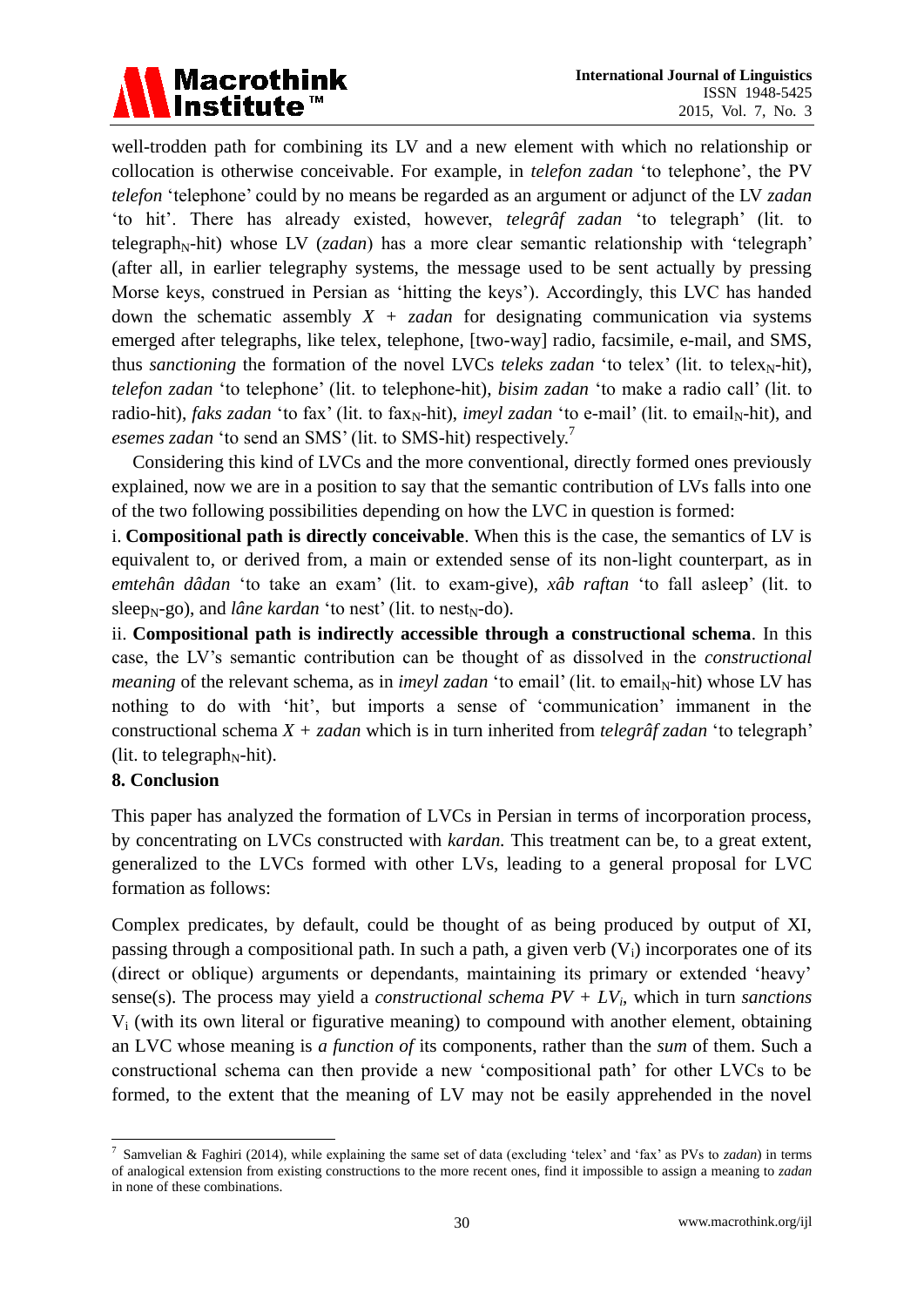

composite units.

#### **References**

Anvari, H. (chief ed.). (2002). *Farhang-e Bozorg-e Sokhan* [Great Soxhan Dictionary] Tehran: Sokhan Publishing Company.

Dabir-Moghaddam, M. (1997). Compound verbs in Persian. *Studies in the Linguistic Sciences, 27*(2), 25–59.

Family, N. (2006). Explorations of semantic space: the case of light verb constructions in persian. Ph.D dissertation, Ecole des Hautes Etude en Sciences Sociales, Paris, France.

Folli, R., Harley, H., & Karimi, S. (2005). Determinants of the event type in Persian complex predicates. *Lingua* 115, pp.1365–1401. http://dx.doi.org/ [10.1016/j.lingua.2004.06.002.](http://dx.doi.org/%2010.1016/j.lingua.2004.06.002)

Karimi, S. (1997). Persian complex verbs: Idiomatic or compositional? *Lexicology, 3*(2), 273–318.

Karimi, S. (2005). *A Minimalist approach to scrambling: Evidence from Persian* (Studies in Generative Grammar 76). Berlin & New York: Mouton de Gruyter.

Karimi-Doostan, G. (1997)*.* Light verb constructions in Persian*.* Ph.D. dissertation, University of Essex.

Karimi-Doostan, Gholamhossein. (2011). Separability of light verb constructions in Persian. *Studia Linguistica, 65*(1), 70–95.

Kornai, A. (2008). *Mathematical linguistics.* Springer-Verlag London Limited. [http://dx.doi.org/10.1007/978-1-84628-986-6.](http://dx.doi.org/10.1007/978-1-84628-986-6)

Langacker, R. W. (1987). *Foundations of Cognitive Grammar, Volume I*. Stanford, CA: Stanford University Press.

Langacker, R. W. (2008). *Cognitive Grammar: A Basic Introduction .*Oxford University Press.

Megerdoomian, K. (2000). Beyond words and phrases: A unified theory of predicate composition. University of Southern California. Ph.D. Dissertation.

Mithun, M. (1984). The evolution of noun incorporation. *Language, 60*(4), 847–894.

Rosen, S. (1989). Two types of noun incorporation: A lexical analysis. *Language, 65*, 294– 317.

Sadeghi, A. A. (1993). Darbare-ye fe'l-ha-ye ja'li dar zaban-e farsi [On denominal verbs in persian], In *Proceedings of the Seminar of Persian and the Language of Science*, 236-246.

Sadeghi, A. A. (2005). Kalamat-e morakkab-e sakhte shode ba setak-e fe'l [Persian compound nominals formed with a verb stem]. *Grammar, 1*(1), 5-11.

Samvelian, P., & Pegah, F. (2014). Persian complex predicates: How compositional are they?